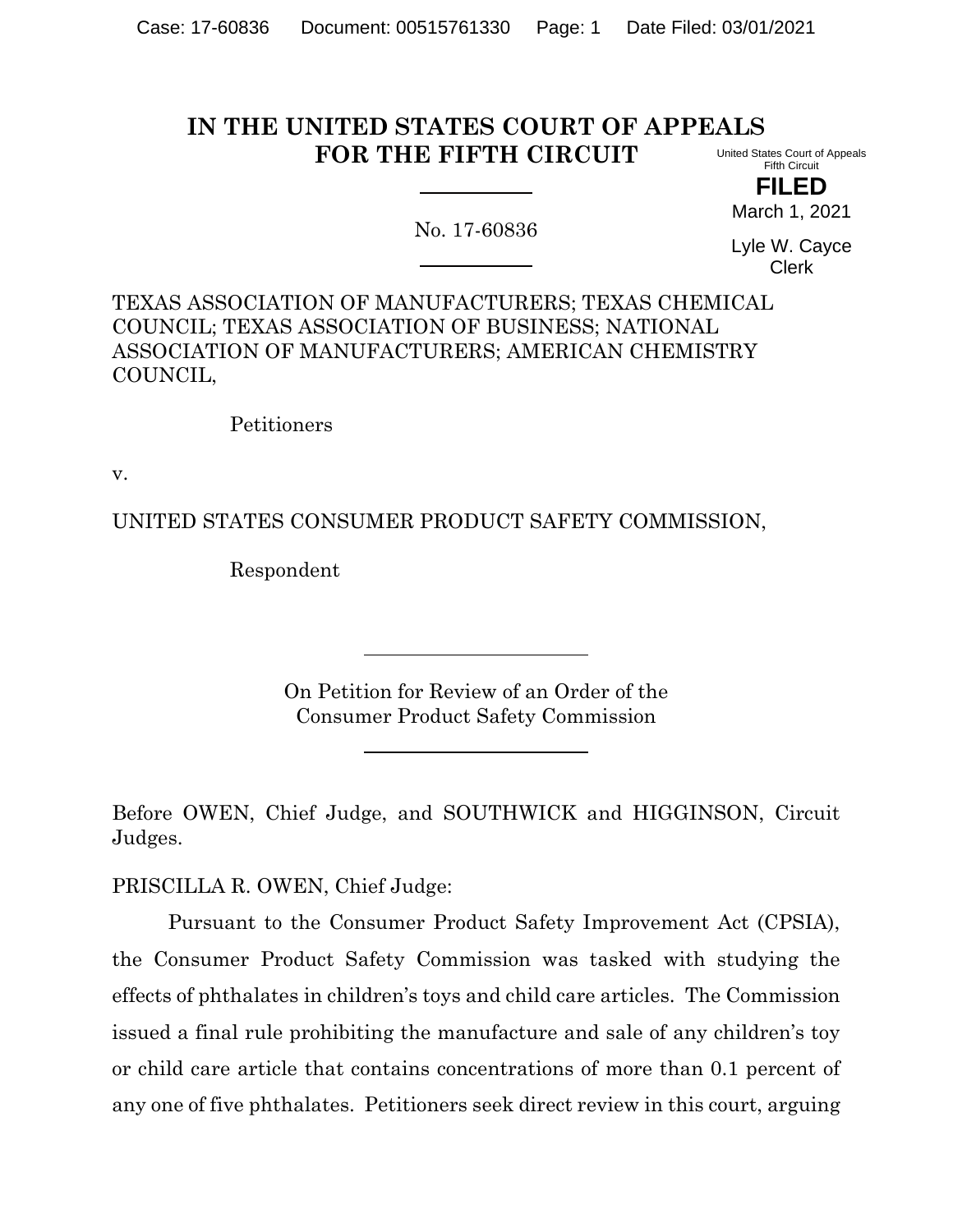that the Commission failed to give an adequate opportunity for comment, failed to apply the proper procedural standards, redefined the substantive standards, and arbitrarily and capriciously applied the scientific data. The Commission moves to dismiss or transfer the case for lack of jurisdiction. We hold that we have jurisdiction to review the rule and that the Commission procedurally erred in promulgating the final rule. In other respects, we affirm, and we remand to the Commission.

# **I**

In 1972, Congress enacted the Consumer Product Safety Act (CPSA)[1](#page-1-0) in order to "protect the public against unreasonable risks of injury associated with consumer products."[2](#page-1-1) The CPSA established the Consumer Product Safety Commission,<sup>[3](#page-1-2)</sup> which "promulgate<sup>[s]</sup> consumer product safety standards"[4](#page-1-3) and declares when a product is a "banned hazardous product."[5](#page-1-4)

In 2008, Congress enacted the Consumer Product Safety Improvement Act (CPSIA),<sup>[6](#page-1-5)</sup> which, among other things, directed the Commission to promulgate rules banning or regulating the use of phthalates in children's toys and child care articles.[7](#page-1-6) Phthalates are "a class of organic compounds used primarily" to soften and add flexibility to plastic.[8](#page-1-7) Some phthalates have antiandrogenic effects—that is, they affect the male reproductive system and can suppress the production of testosterone and normal development.[9](#page-1-8)

<span id="page-1-2"></span><span id="page-1-1"></span><span id="page-1-0"></span><sup>1</sup> Consumer Product Safety Act, Pub. L. No. 92-573, 86 Stat. 1207 (codified as amended at 15 U.S.C. §§ 2051-2089).

<sup>2</sup> 15 U.S.C. § 2051(b).

<sup>3</sup> 15 U.S.C. § 2053.

<sup>4</sup> 15 U.S.C. § 2056.

<sup>5</sup> 15 U.S.C. § 2057.

<span id="page-1-5"></span><span id="page-1-4"></span><span id="page-1-3"></span><sup>6</sup> Consumer Product Safety Improvement Act of 2008, Pub. L. No. 110-314, 122 Stat. 3016 (codified as amended in scattered sections of 15 U.S.C. §§ 2051-2089).

<sup>7</sup> *See, e.g.*, 15 U.S.C. §§ 2056a, 2056b, 2057c.

<span id="page-1-8"></span><span id="page-1-7"></span><span id="page-1-6"></span><sup>8</sup> Prohibition of Children's Toys and Child Care Articles Containing Specified Phthalates, 79 Fed. Reg. 78,324, 78,324 (December 30, 2014) ("Proposed Rule").

<sup>9</sup> Proposed Rule at 78,324; 78,326.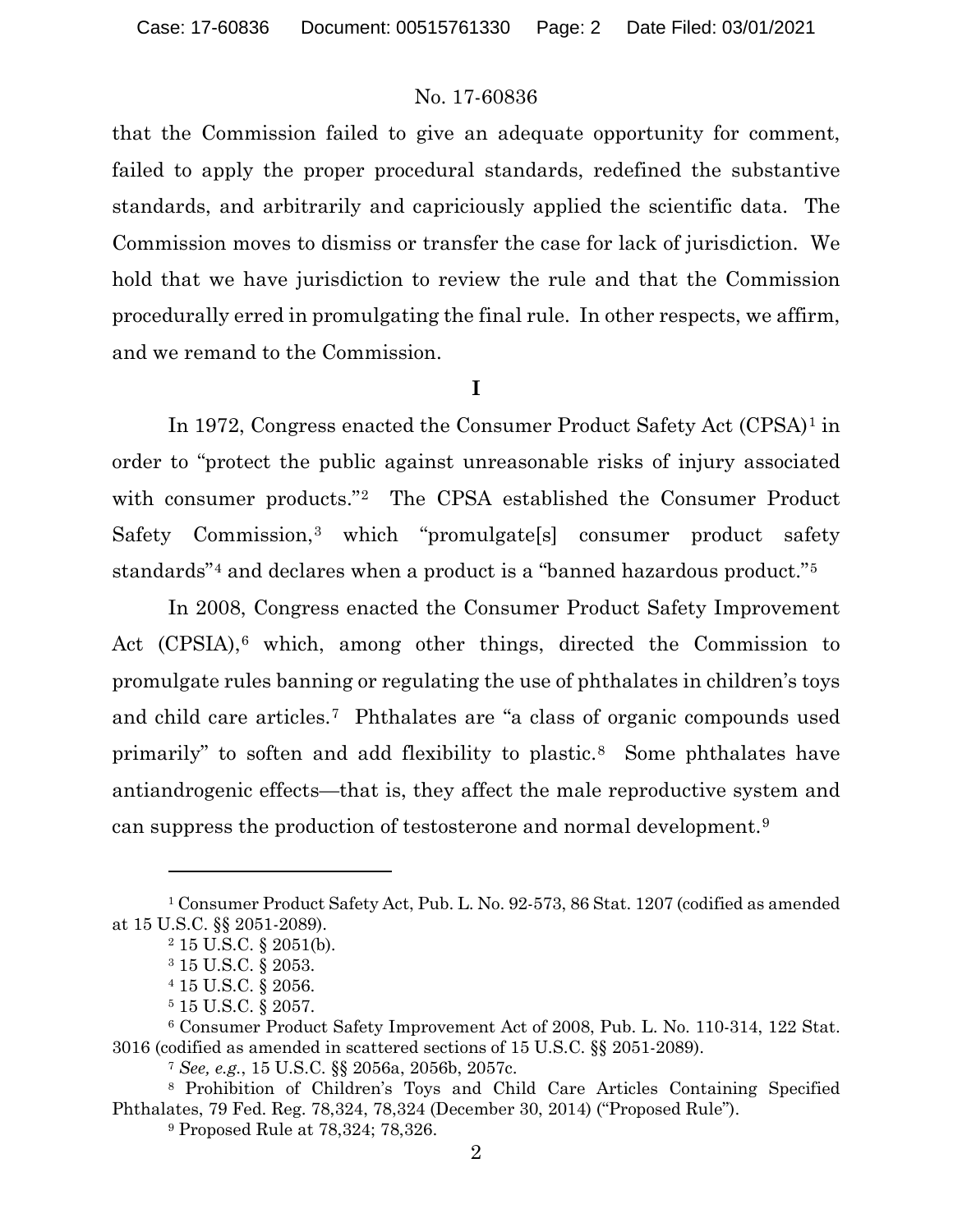Congress addressed phthalates in three relevant ways. First, the CPSIA made it unlawful to "manufacture for sale, offer for sale, distribute in commerce, or import into the United States any children's toy or child care article that contains concentrations of more than 0.1 percent" of three phthalates: di-(2-ethylhexyl) phthalate (DEHP), dibutyl phthalate (DBP), and benzyl butyl phthalate (BBP).[10](#page-2-0) Second, the CPSIA included an interim prohibition on "any children's toy that can be placed in a child's mouth or child care article that contains concentrations of more than 0.1 percent" of three other phthalates: diisononyl phthalate (DINP), diisodecyl phthalate (DIDP), or di-n-octyl phthalate (DnOP).[11](#page-2-1) Third, the CPSIA directed the Commission to promulgate a final rule regarding phthalates.[12](#page-2-2) By its terms, the interim prohibition remained in place until the Commission promulgated a final rule.[13](#page-2-3)

To aid the rulemaking process, Congress directed the Commission to appoint a Chronic Hazard Advisory Panel (CHAP) to "study the effects on children's health of all phthalates and phthalate alternatives as used in children's toys and child care articles."[14](#page-2-4) The CHAP was charged with examining "the full range of phthalates that are used in products for children"[15](#page-2-5) and then preparing a report for the Commission with its findings and recommendations.[16](#page-2-6) After receiving the CHAP's report, the Commission was directed to:

(A) determine, based on such report, whether to continue in effect [the interim prohibition], in order to ensure a reasonable certainty of no harm to children, pregnant women, or other susceptible individuals with an adequate margin of safety; and

<span id="page-2-0"></span><sup>10</sup> 15 U.S.C. § 2057c(a).

<span id="page-2-1"></span><sup>&</sup>lt;sup>11</sup> *Id.* § 2057c(b)(1).

<span id="page-2-2"></span><sup>12</sup> *Id.* § 2057c(b)(3).

<span id="page-2-3"></span><sup>13</sup> *Id.* § 2057c(b)(1).

<span id="page-2-4"></span><sup>14</sup> *Id.* § 2057c(b)(2)(A).

<span id="page-2-5"></span><sup>15</sup> *Id.* § 2057c(b)(2)(B).

<span id="page-2-6"></span><sup>16</sup> *Id.* § 2057c(b)(2)(C).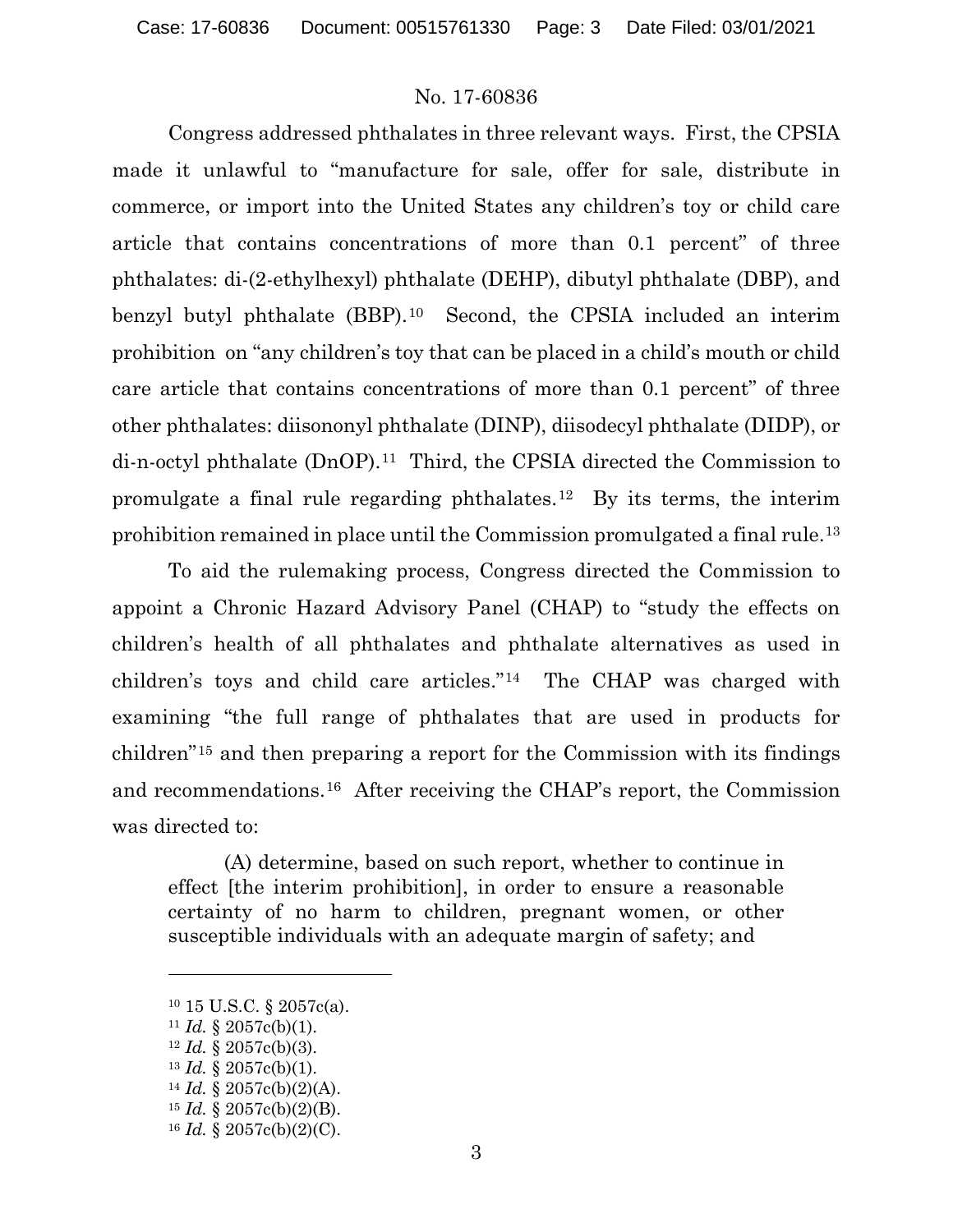(B) evaluate the findings and recommendations of the [CHAP] and declare any children's product containing any phthalates to be a banned hazardous product under section 8 of the [CPSA], as the Commission determines necessary to protect the health of children.[17](#page-3-0)

Pursuant to the CPSIA, the Commission appointed a CHAP,<sup>[18](#page-3-1)</sup> which assessed the risks of phthalates in combination and in isolation.[19](#page-3-2) For its cumulative risk assessment, the CHAP employed a hazard index (HI).[20](#page-3-3) To determine the HI, the CHAP first calculated the hazard quotient (HQ) for each phthalate by dividing the actual exposure to a particular phthalate by an estimate of the level of exposure that would generally be acceptable.<sup>[21](#page-3-4)</sup> An  $HQ$ greater than one might cause "concern for antiandrogenic effects in the exposed population due to the effect of an individual phthalate."[22](#page-3-5) Then, the CHAP combined the HQs of the individual phthalates to determine the cumulative HI.[23](#page-3-6) The effects of active phthalates are additive in that doses of different phthalates can combine to produce effects.[24](#page-3-7) Accordingly, if an individual's cumulative HI is greater than one, "there may be concern for antiandrogenic effects."[25](#page-3-8)

To determine the level of exposure that is acceptable or "negligible," the CHAP relied on three case studies examining the effects of phthalates in rodents.[26](#page-3-9) Next, the CHAP divided the no-effect level in rodents by ten to

 $17$  *Id.* § 2057c(b)(3).

<sup>18</sup> Proposed Rule at 78,325.

<span id="page-3-6"></span><span id="page-3-5"></span><span id="page-3-4"></span><span id="page-3-3"></span><span id="page-3-2"></span><span id="page-3-1"></span><span id="page-3-0"></span><sup>19</sup> Prohibition of Children's Toys and Child Care Articles Containing Specified Phthalates, 82 Fed. Reg. 49,938, 49,957 (Oct. 27, 2017) (codified at 16 C.F.R. § 1307) ("Final Rule").

<sup>20</sup> Proposed Rule at 78,327.

<sup>21</sup> *Id.* at 78,328.

<sup>22</sup> *Id.*

<span id="page-3-7"></span><sup>23</sup> *Id.*

<sup>24</sup> *Id.* at 78,326.

<span id="page-3-9"></span><span id="page-3-8"></span><sup>25</sup> Final Rule at 49,957.

<sup>26</sup> Proposed Rule at 78,326; *see* Final Rule at 49,951.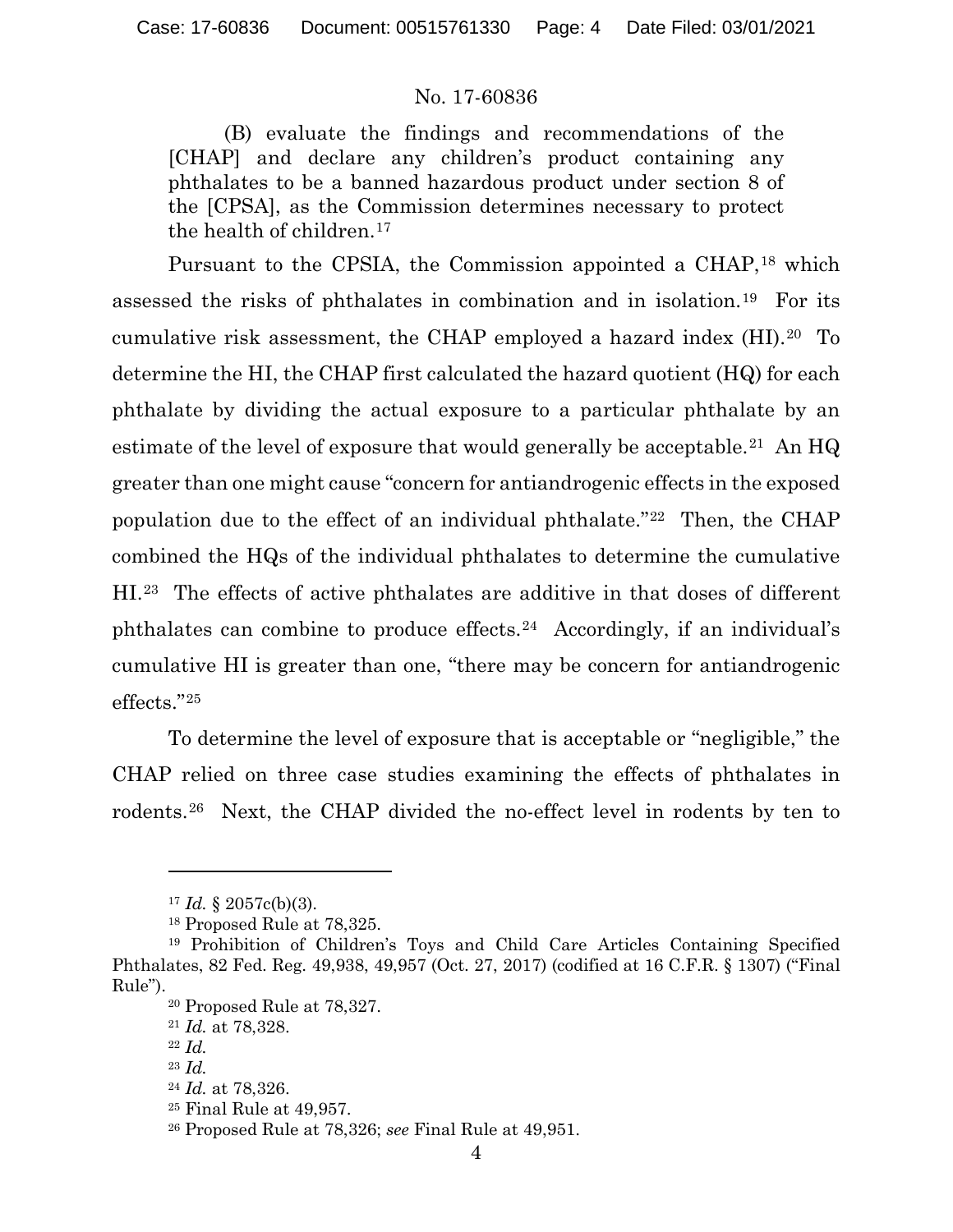extrapolate from rodents to humans.<sup>27</sup> Due to the differences in how members of the same species may react to a chemical, the CHAP divided that number by ten again.[28](#page-4-1) As a result, the CHAP used a no-effect level for humans that was 100 times lower than that for rodents.

The CHAP used data from three surveys to determine how much exposure humans actually have to phthalates, two involving human-biomonitoring (HBM) and one involving exposure scenario analysis.<sup>[29](#page-4-2)</sup> First, the CHAP used the Department of Heath and Human Services' National Health and Nutrition Examination Survey (NHANES).<sup>[30](#page-4-3)</sup> The NHANES is an HBM survey that measures phthalates and other chemicals in human urine and blood based on spot sampling of pregnant women.<sup>[31](#page-4-4)</sup> For the second study, the CHAP used the Study for Future Families (SFF), an HBM study of motherchild pairs before and after birth by the National Institutes for Health and the Environmental Protection Agency.[32](#page-4-5) Finally, the CHAP relied on a scenariobased method to provide information on sources of exposure.[33](#page-4-6) 

The Commission responded to general comments about its use of HBM data collected via spot sampling, concluding that it could extrapolate average daily exposure based on the spot sampling data.<sup>34</sup> More specifically, the Commission maintained that the spot samples were collected at different sites, at different times of day, and on different days of the week, and participants were selected randomly, and therefore, the data is representative of "estimated

- <span id="page-4-1"></span><sup>28</sup> *Id.*
- <sup>29</sup> Proposed Rule at 78,327.
- <span id="page-4-3"></span><span id="page-4-2"></span><sup>30</sup> *Id.*
- <span id="page-4-5"></span><span id="page-4-4"></span><sup>31</sup> *Id.*
- <sup>32</sup> *Id.*
- <span id="page-4-6"></span><sup>33</sup> *Id.*

<span id="page-4-0"></span><sup>27</sup> Final Rule at 49,952.

<span id="page-4-7"></span><sup>34</sup> Final Rule at 49,955.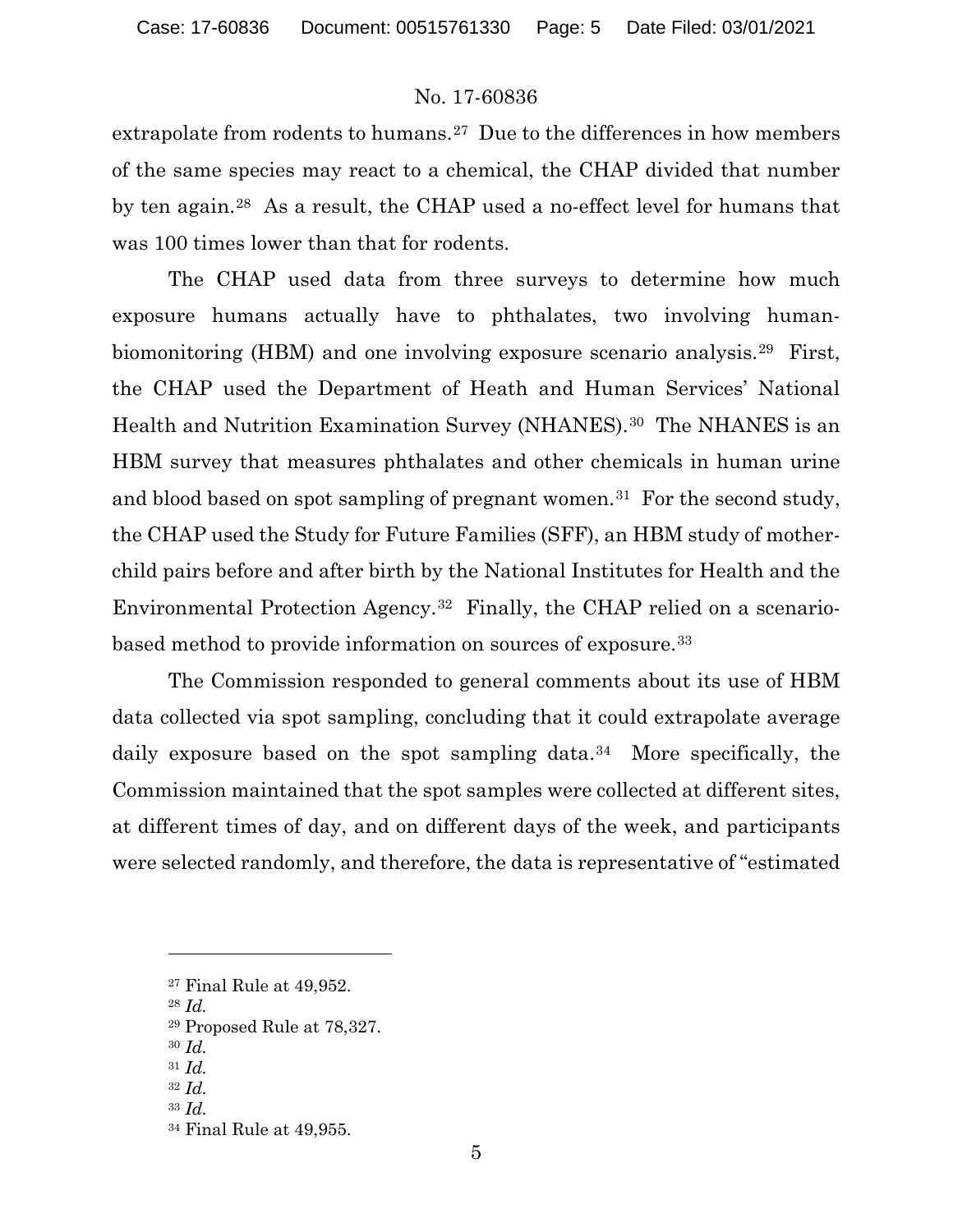population per capita phthalate exposure across the 2-year NHANES cycle."[35](#page-5-0) Spot tests cannot differentiate between sources of phthalates, and most studies conclude that "food, rather than children's toys or child care articles, provides the primary source of exposure."[36](#page-5-1) Moreover, phthalates are metabolized quickly and the amount of phthalates detected "depends to a large extent on . . . how long it has been since the last meal."[37](#page-5-2) Applying the NHANES and SFF data, the CHAP determined that "up to 10 percent of pregnant women and up to 5 percent of infants" had an HI greater than one.[38](#page-5-3)

The CHAP recommended that the Commission lift the interim prohibition on two phthalates—DIDP and DnOP.[39](#page-5-4) Those phthalates did not contribute to the HI.[40](#page-5-5) However, the CHAP recommended that the Commission (1) issue a permanent prohibition for DINP at levels greater than 0.1 percent in all children's toys and child care articles, not just toys that can be placed in a child's mouth;<sup>[41](#page-5-6)</sup> and (2) issue a permanent prohibition on children's toys and child care articles containing diisobutyl phthalate (DIBP), di-n-pentyl phthalate (DPENP), di-n-hexyl phthalate (DHEXP), and dicyclohexyl phthalate (DCHP) at levels greater than 0.1 percent.<sup>42</sup> DIBP, DPENP, DHEXP, and DCHP were not prohibited by the CPSIA, but the CHAP

<sup>35</sup> *Id.*

<sup>36</sup> Proposed Rule at 78,327.

<span id="page-5-4"></span><span id="page-5-3"></span><span id="page-5-2"></span><span id="page-5-1"></span><span id="page-5-0"></span><sup>37</sup> Minutes of Commission Meeting Re: Final Phthalates Rules, Index No. 462 (Oct. 18, 2017) (Statement of Comm'r A. Buerkle), [https://www.cpsc.gov/s3fs](https://www.cpsc.gov/s3fs-public/ACHBuerklesPhthalatesfinalrulestatement10302017.pdf?1N0bigFnYyn_CGtgCEGQZJrjTnsjv3RO)[public/ACHBuerklesPhthalatesfinalrulestatement10302017.pdf?1N0bigFnYyn\\_CGtgCEGQ](https://www.cpsc.gov/s3fs-public/ACHBuerklesPhthalatesfinalrulestatement10302017.pdf?1N0bigFnYyn_CGtgCEGQZJrjTnsjv3RO) [ZJrjTnsjv3RO;](https://www.cpsc.gov/s3fs-public/ACHBuerklesPhthalatesfinalrulestatement10302017.pdf?1N0bigFnYyn_CGtgCEGQZJrjTnsjv3RO) see also CHAP at 75, [https://www.cpsc.gov/s3fs-public/CHAP-REPORT-With-](https://www.cpsc.gov/s3fs-public/CHAP-REPORT-With-Appendices.pdf)[Appendices.pdf.](https://www.cpsc.gov/s3fs-public/CHAP-REPORT-With-Appendices.pdf)

<sup>38</sup> Proposed Rule at 78,328.

<sup>39</sup> *Id.* at 78,329-30.

<span id="page-5-5"></span><sup>40</sup> *See id.*

<span id="page-5-7"></span><span id="page-5-6"></span><sup>41</sup> *Id.* at 78,329.

<sup>42</sup> *Id.* at 78,330.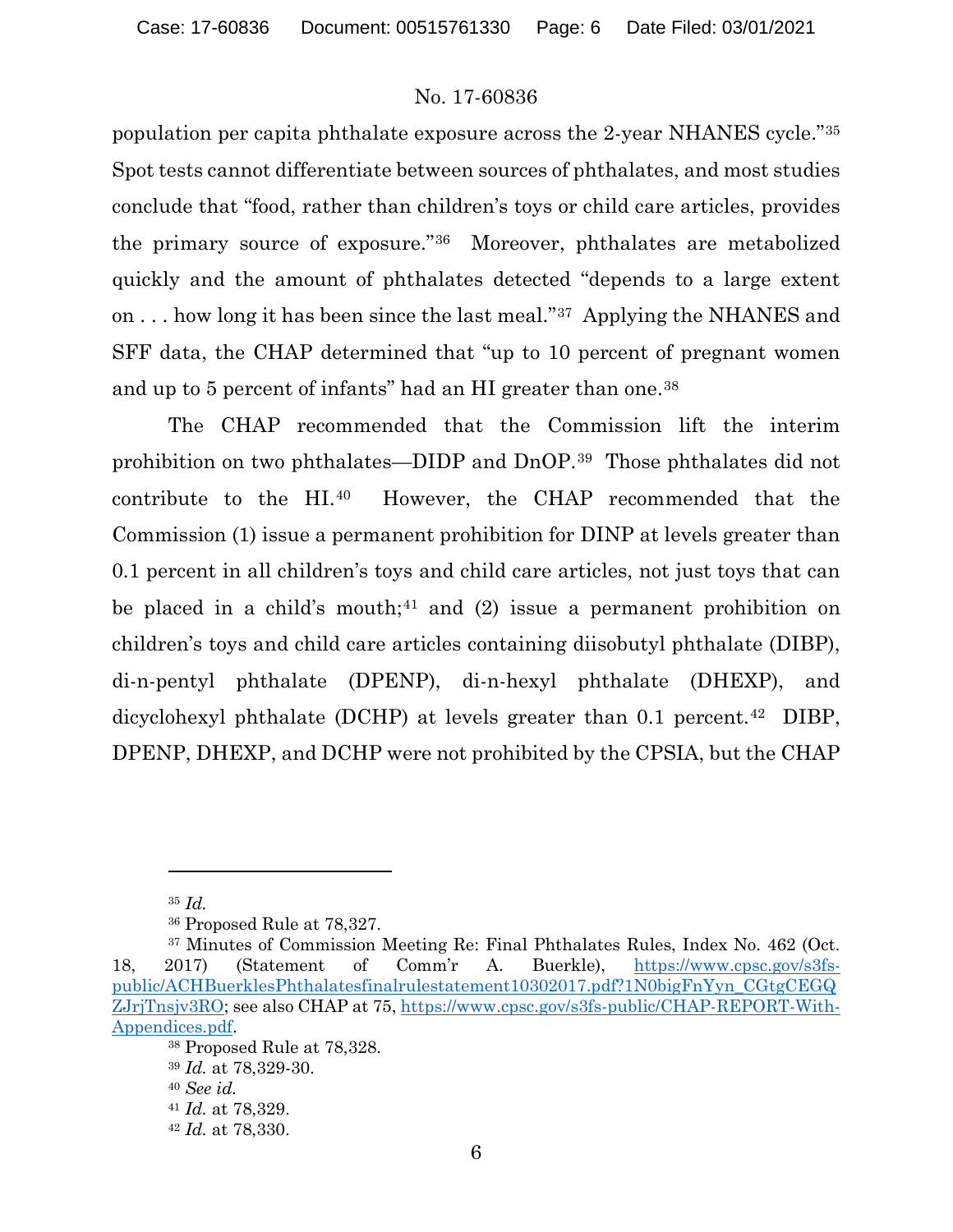concluded that "they contribute to the cumulative risk" and should be prohibited permanently.[43](#page-6-0)

The Commission issued a proposed rule (Proposed Rule) that implemented the CHAP's recommendations.[44](#page-6-1) In explaining its rationale for the Proposed Rule, the Commission agreed with the CHAP that "the acceptable risk is exceeded when the HI is greater than one."[45](#page-6-2) Accordingly, the Commission decided that an HI less than one "is necessary 'to ensure a reasonable certainty of no harm to children, pregnant women, or other susceptible individuals with an adequate margin of safety.'"[46](#page-6-3) The Commission found it particularly pertinent that the HI was greater than one for ten percent of pregnant women, and the HI at the 95th percentile was five.[47](#page-6-4) 

After publication of the Proposed Rule, the NHANES released updated data sets.[48](#page-6-5) Using the new data, the Commission had its staff "replicate the CHAP's methodology."[49](#page-6-6) However, unlike the CHAP, which studied pregnant women, the staff "used women of reproductive age" (WORA) due to a lack of data on pregnant women.<sup>50</sup> The staff found that the risk decreased with the updated data.[51](#page-6-8) The HI at the 95th percentile was now less than one.[52](#page-6-9) The staff estimated that, using the updated data, between 98.8 and 99.6 percent of WORA had HIs less than or equal to one.<sup>53</sup> The staff was "unable to estimate

<span id="page-6-4"></span><span id="page-6-3"></span><span id="page-6-2"></span><span id="page-6-1"></span><span id="page-6-0"></span><sup>43</sup> *Id.* It also appears that DPENP, DHEXP, and DCHP were not included in the HI metric. *Id.* at 78,328 (Table 1 "summarized" the CHAP's findings and did not include those phthalates.).

<sup>44</sup> *Id.* at 78,343. <sup>45</sup> *Id.* at 78,334.

<sup>46</sup> *Id.*

<sup>47</sup> *See, e.g.*, *id.* at 78,328, 78,332-33.

<sup>48</sup> Final Rule at 49,939.

<sup>49</sup> *Id.*

<sup>50</sup> *Id.*

<sup>51</sup> *Id.* at 49,958.

<sup>52</sup> *Id.*

<span id="page-6-10"></span><span id="page-6-9"></span><span id="page-6-8"></span><span id="page-6-7"></span><span id="page-6-6"></span><span id="page-6-5"></span><sup>53</sup> *Id.*; *see also id.* at 49,963 ("CPSC staff determined that approximately 99 percent of WORA in the U.S. population now have an HI less than or equal to one.").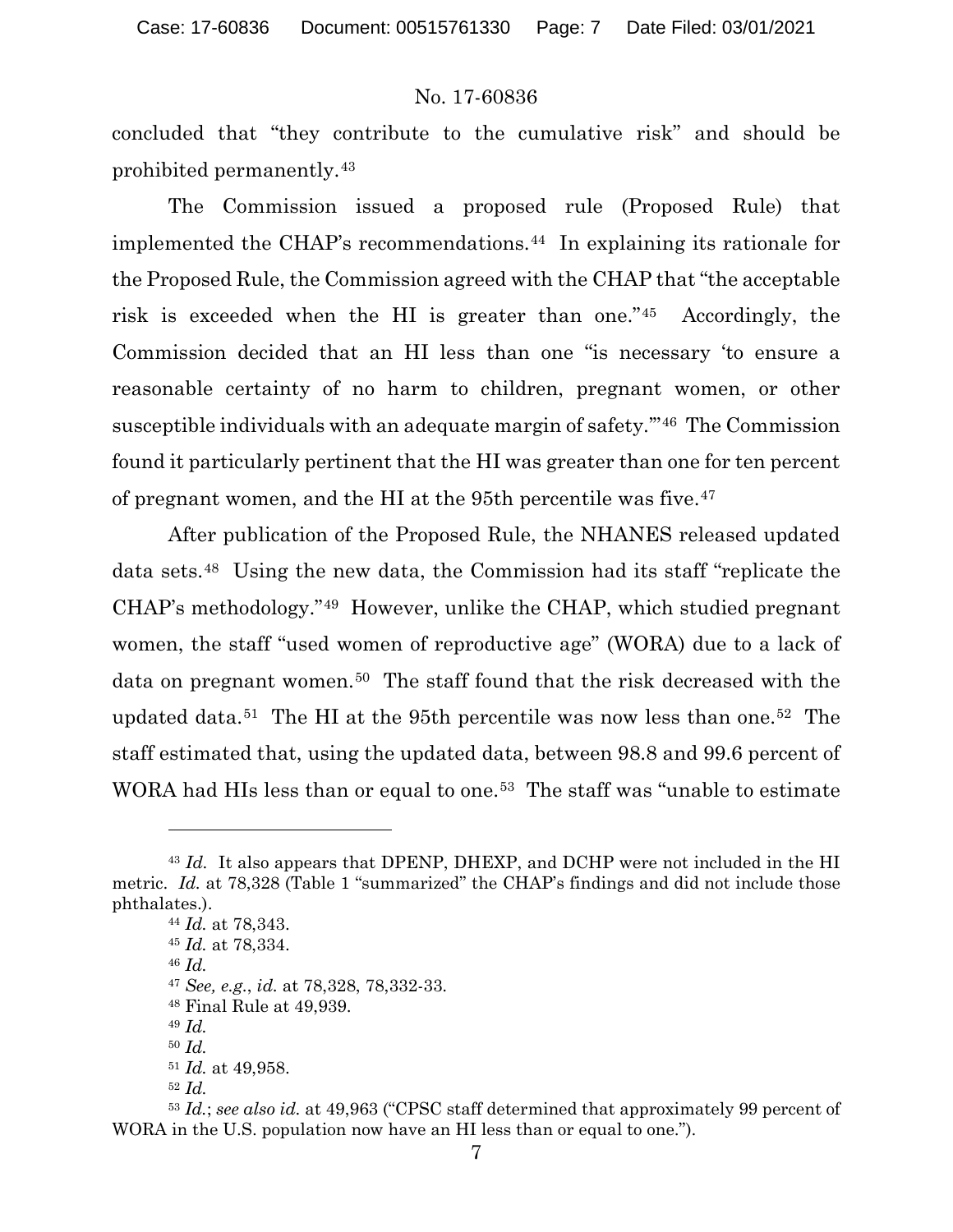the percentage of WORA with an HI greater than one,"[54](#page-7-0) but noted that "between two and nine real women from the sample of 538 WORAs had an HI greater than one."[55](#page-7-1) 

The Commission concluded that "phthalate exposures and risks in WORA probably underestimate the risks to infants and children" because "infants' exposures generally are two- to threefold greater than adults."[56](#page-7-2) The Commission also noted that exposure to DINP increased "approximately fivefold" since the CHAP's report, despite the decrease in exposure to phthalates on the whole.[57](#page-7-3) Based on the new data, the Commission, by a 3-2 vote[,58](#page-7-4) promulgated a final rule (Final Rule) substantively identical to the Proposed Rule.[59](#page-7-5) The Final Rule prohibits "the manufacture for sale, offer for sale, distribution in commerce, or importation into the United States of any children's toy or child care article that contains concentrations of more than 0.1 percent of [DINP], [DIBP], [DPENP], [DHEXP], and [DCHP]."[60](#page-7-6) To summarize, the Final Rule (1) makes the CPSIA's interim prohibition on DINP permanent, (2) extends the scope of the CPSIA's interim prohibition on DINP to "any children's toy or child care article," and (3) prohibits four phthalates not prohibited by the CPSIA: DIBP, DPENP, DHEXP, and DCHP.<sup>61</sup>

Petitioners, trade associations representing chemical manufacturers, now seek direct review in this court. Natural Resources Defense Council, Inc., Environmental Justice Health Alliance for Chemical Policy Reform, and

<sup>59</sup> *Id.* at 49,982.

<span id="page-7-0"></span><sup>54</sup> *Id.* at 49,958.

<span id="page-7-1"></span><sup>55</sup> *Id.* at 49,961.

<span id="page-7-2"></span><sup>56</sup> *Id.* at 49,958.

<span id="page-7-3"></span><sup>57</sup> *Id.* at 49,963.

<span id="page-7-5"></span><span id="page-7-4"></span><sup>58</sup> *Id.* at 49,938 n.1.

<span id="page-7-6"></span><sup>60</sup> *Id.*

<span id="page-7-7"></span><sup>61</sup> *Compare id., with* 15 U.S.C. § 2057c(b)(1).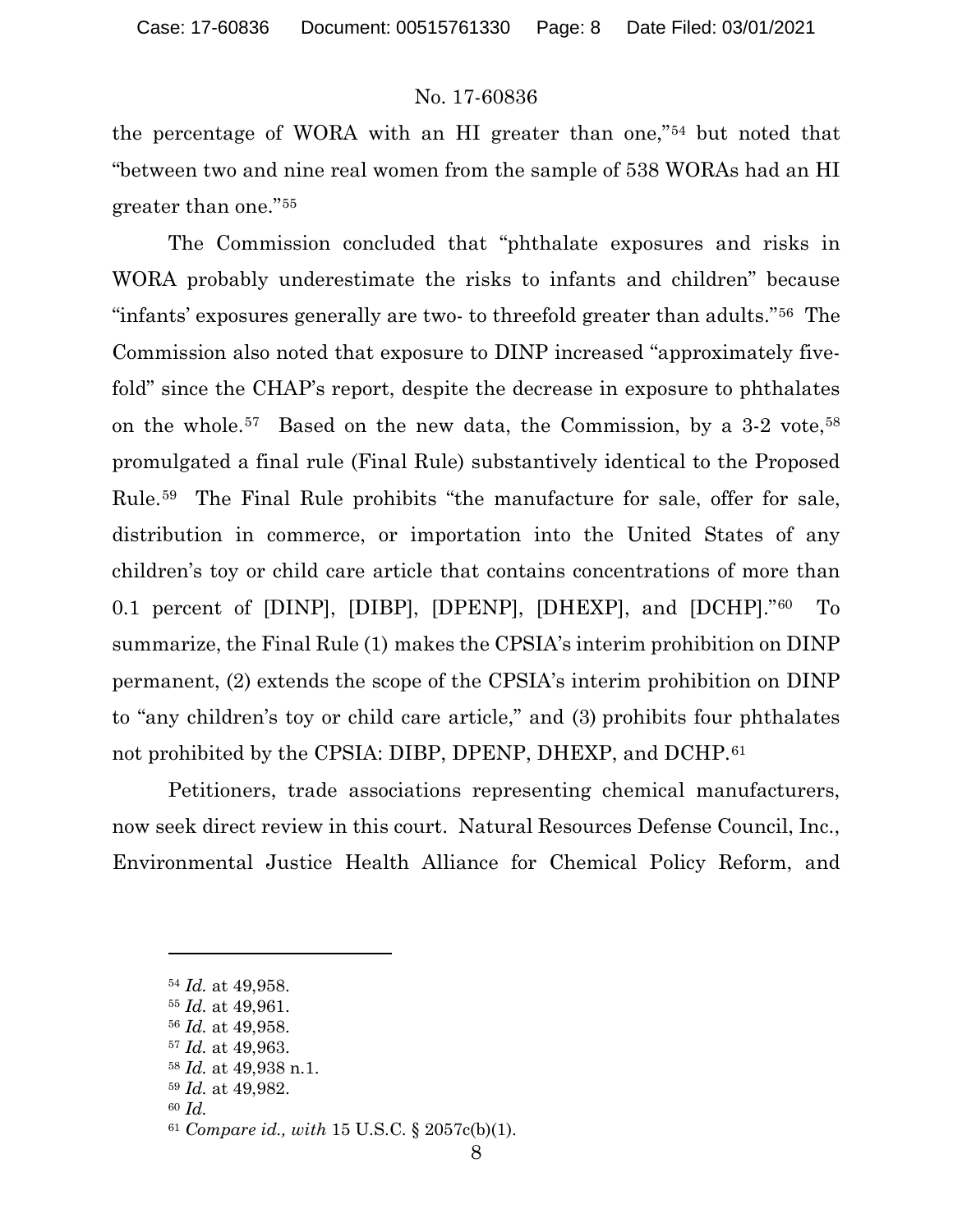Breast Cancer Prevention Partners (Intervenors) intervened in support of the Final Rule.

### **II**

As a threshold matter, we address two challenges to our jurisdiction. Intervenors assert that the Petitioners lack standing to pursue these claims. The Commission also moved to dismiss this action, arguing that we lack jurisdiction because the Final Rule is not a "consumer product safety rule," and we therefore lack statutory authorization for direct review.

## **A**

Petitioners bear the burden of showing they have standing for each type of relief sought.[62](#page-8-0) To establish standing to seek injunctive relief, the plaintiff must show

(1) it has suffered an "injury in fact" that is (a) concrete and particularized and (b) actual or imminent, not conjectural or hypothetical; (2) the injury is fairly traceable to the challenged action of the defendant; and (3) it is likely, as opposed to merely speculative, that the injury will be redressed by a favorable decision.<sup>[63](#page-8-1)</sup>

Petitioners are five trade associations that seek to establish standing using a theory of associational standing. Associations may assert the standing of their own members.[64](#page-8-2) "An association has standing to bring a suit on behalf of its members when its members would otherwise have standing to sue in their own right, the interests at stake are germane to the organization's purpose, and neither the claim asserted nor the relief requested requires the participation of individual members in the lawsuit."[65](#page-8-3) The only issue in this case is whether

<sup>62</sup> *Summers v. Earth Island Institute*, 555 U.S. 488, 493 (2009).

<span id="page-8-3"></span><span id="page-8-2"></span><span id="page-8-1"></span><span id="page-8-0"></span><sup>63</sup> *Friends of the Earth, Inc. v. Laidlaw Envt'l Servs. (TOC), Inc.*, 528 U.S. 167, 180-81 (2000) (citing *Lujan v. Defenders of Wildlife*, 504 U.S. 555, 560-61 (1992)).

<sup>64</sup> *Summers*, 555 U.S. at 494.

<sup>65</sup> *Friends of the Earth*, 528 U.S. at 181.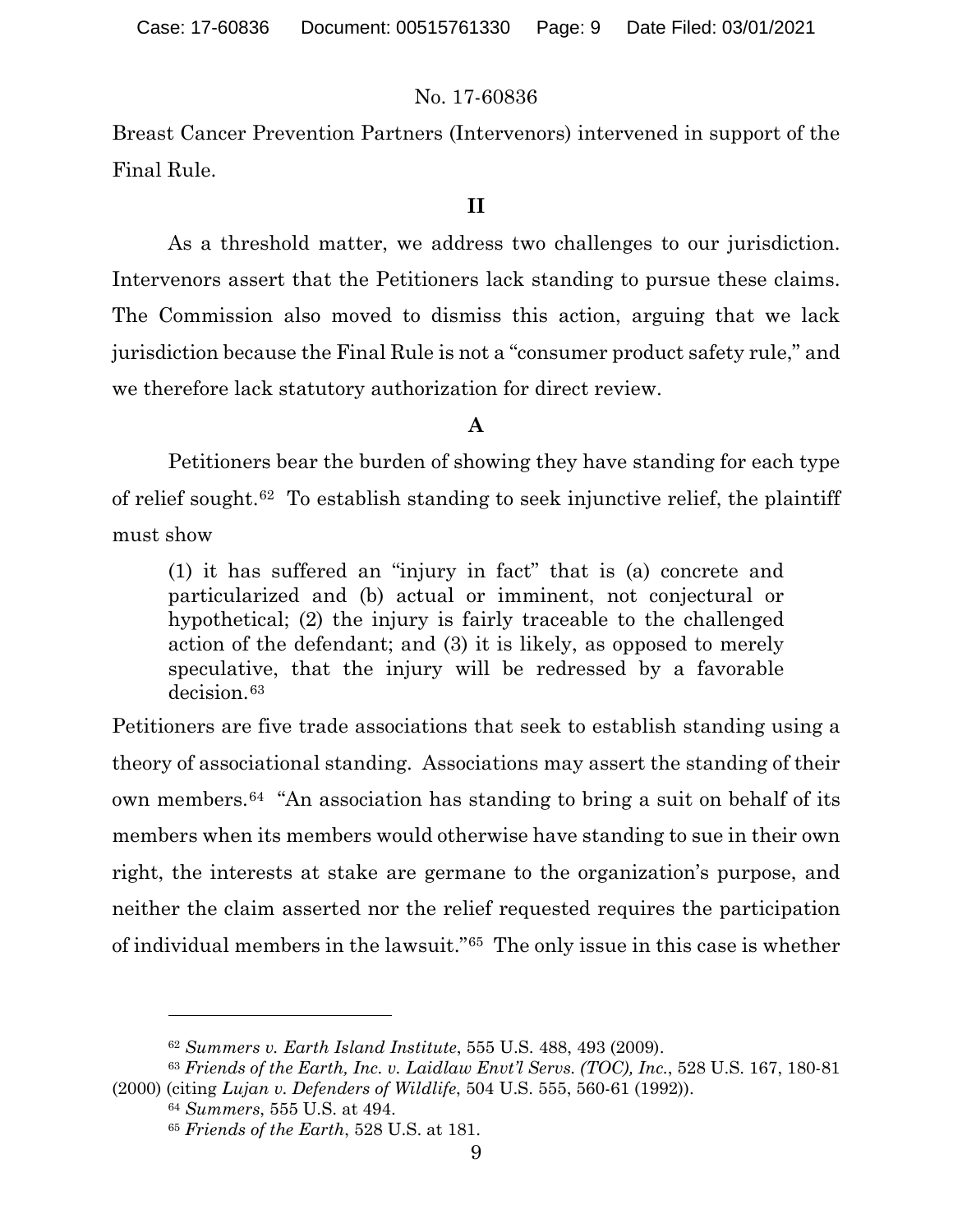any member of the Petitioner associations has standing to bring the claim in its own right.

According to Intervenors, Petitioners have not established that "at least one identified member ha[s] suffered or would suffer harm" from the Final Rule. In response, Petitioners attached to their Reply Brief an additional affidavit by Christopher Wallace, an employee of ExxonMobil Chemical Company (EMCC). EMCC is a member of Texas Chemical Council (TCC), one of the Petitioners. Even without the additional affidavit, the record demonstrates that EMCC is a producer of DINP. It is less clear, however, whether EMCC manufactures DINP for the use in products that will become children's toys or child care articles. The record does not contain any indication that EMCC's products are used or have been used in children's toys or child care articles. The injury need not be actualized; a threatened injury suffices if it is "real, immediate, and direct."[66](#page-9-0) A high risk of economic injury is sufficiently real, immediate, and direct. $67$  The Supreme Court routinely recognizes probable economic injury resulting from governmental actions that alter competitive conditions.[68](#page-9-2) While the issue is a close one, we are satisfied that the threat of reduced sales to companies that manufacture children's toys and child care articles is sufficiently concrete that EMCC, and by proxy TCC, has standing to challenge the Final Rule as it relates to DINP.

Petitioners further argue that they have standing because of the "stigma" inflicted by the Final Rule. According to one affidavit, in response to pressure from groups citing the Commission's rulemaking process, major flooring retailers announced they would no longer carry flooring tile that

<span id="page-9-0"></span><sup>66</sup> *Davis v. Federal Election Com'n*, 554 U.S. 724, 734 (citing *Los Angeles v. Lyons*, 461 U.S. 95 (1983).

<sup>67</sup> *Pac. Gas & Elec. Co. v. FERC*, 106 F.3d 1190, 1195 (5th Cir. 1997).

<span id="page-9-2"></span><span id="page-9-1"></span><sup>68</sup> *Clinton v. City of New York*, 524 U.S. 417, 433 (1998) (quoting 3 K. Davis & R. Pierce, Administrative Law Treatise 13-14 (3d ed. 1994)).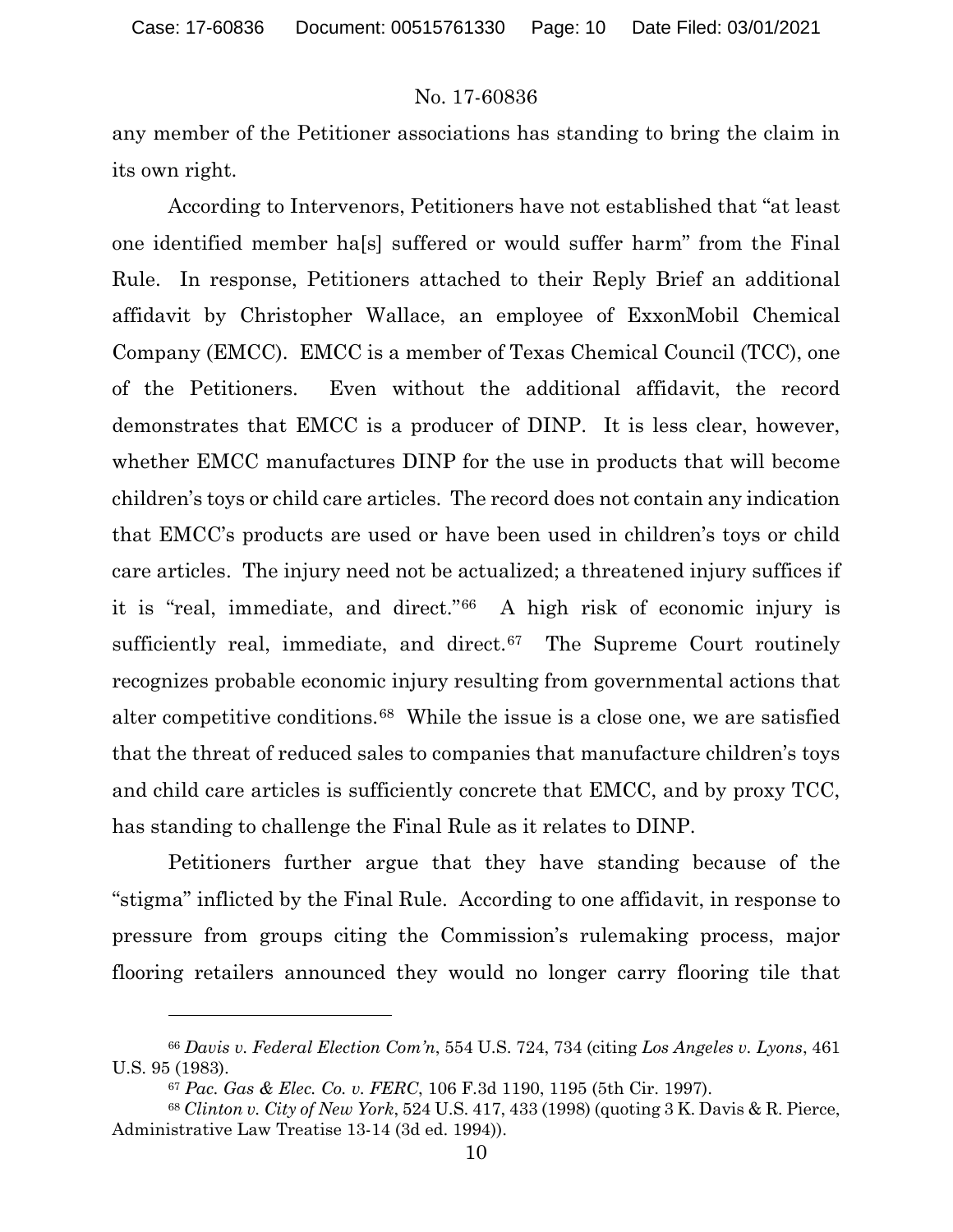contains phthalates. EMCC experienced losses in its flooring market revenue that it attributes to the Final Rule. Petitioners argue that we should apply the same standards as the D.C. Circuit when assessing whether these facts support standing.[69](#page-10-0) In *Tozzi*, the Department of Health and Human Services published a revised list of substances known or reasonably anticipated to cause cancer and upgraded the chemical "dioxin" from "reasonably anticipated" to "known."[70](#page-10-1) The petitioner, a manufacturer of medical devices that emit dioxin when incinerated, sued to vacate the rule.<sup>[71](#page-10-2)</sup> The D.C. Circuit held that the petitioner had standing because the agency's action was a "substantial factor" in the decisions of purchasers to reduce or end purchases of PVC plastics contained in the petitioner's devices.[72](#page-10-3) Further, the court noted that "[w]hen the government attaches an inherently pejorative and damaging term such as 'carcinogen' to a product, the probability of economic harm increases exponentially."[73](#page-10-4)

According to Petitioners, CPSC's decision to prohibit certain phthalates from children's toys and child care articles is likewise a "substantial factor" in causing EMCC's economic injury. We agree. EMCC's evidence of lost sales sufficiently demonstrates an injury in fact traceable to the Final Rule. Accordingly, TCC has demonstrated that it has standing to challenge the Final Rule as it relates to DINP. Even though the other petitioners have not named members that manufacture the prohibited phthalates, the presence of one petitioner with standing is sufficient for Article III purposes.[74](#page-10-5)

<sup>69</sup> *See Tozzi v. United States Dep't of Health and Human Servs.*, 271 F.3d 301 (2001).

<sup>70</sup> *Id.* at 303.

<sup>71</sup> *Id.* at 306-08.

<sup>72</sup> *Id.* at 309.

<sup>73</sup> *Id.*

<span id="page-10-5"></span><span id="page-10-4"></span><span id="page-10-3"></span><span id="page-10-2"></span><span id="page-10-1"></span><span id="page-10-0"></span><sup>74</sup> *Rumsfeld v. Forum for Academic & Institutional Rights, Inc.*, 547 U.S. 47, 52 n.2 (2006).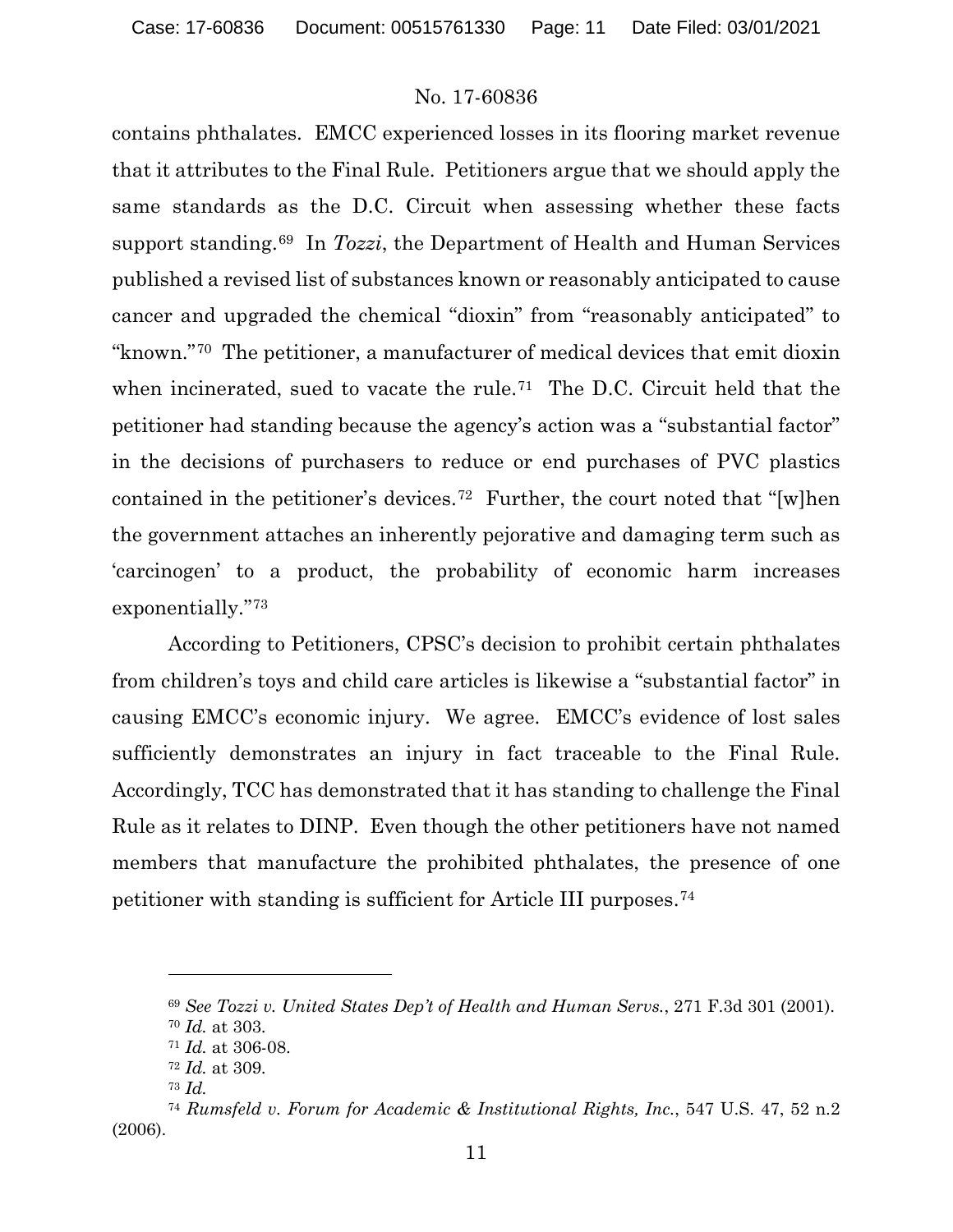However, standing is not dispensed in gross; plaintiffs must demonstrate standing "for each claim [t]he[y] seek[] to press" and "for each form of relief that is sought."[75](#page-11-0) Defining a "claim" in this context is somewhat elusive.[76](#page-11-1) For example, the Supreme Court in *Blum v. Yaretsky* held that plaintiffs had standing to challenge one aspect of the Medicaid Act but not others.[77](#page-11-2) In *Blum*, nursing home patients brought suit after the state of New York determined that they no longer needed the care they were receiving and should be transferred to a lower level of care.[78](#page-11-3) The Court agreed that the patients had standing to challenge the decision to transfer them to a lower level of care but held that they could not challenge the procedures for transferring patients to higher levels of care because "[n]othing in the record . . . suggest [ed] that any of the individual respondents [had] been" transferred to higher care, and "assessing the possibility now would 'tak[e] [the Court] into the area of speculation and conjecture."<sup>[79](#page-11-4)</sup>

On the other hand, in *Davis v. Federal Election Commission*, a candidate had standing to challenge both the asymmetrical contribution limitations under § 319(a) of the Bipartisan Campaign Reform Act of 2002[80](#page-11-5) and the disclosure requirements under § 319(b) when the record indicated that the limits likely would have applied to the candidate.<sup>[81](#page-11-6)</sup> Section 319 created rules

<span id="page-11-0"></span><sup>75</sup> *Davis v. Federal Election Comm'n*, 554 U.S. 724, 734 (2008) (internal quotation marks omitted) (quoting *DaimlerChrysler Corp. v. Cuno*, 547 U.S. 332, 352 (2006)).

<span id="page-11-1"></span><sup>76</sup> *See* 13B CHARLES ALAN WRIGHT & ARTHUR R. MILLER, FED. PRACTICE & PROC.§ 3531.16 Scope Of Standing, (3d ed.) ("It is easy enough to agree that a challenge to a state tax abatement is a claim separate from a challenge to a municipal tax abatement. Equally easy distinctions will be drawn in other cases. But still other cases will present difficult line-drawing challenges.").

<sup>77</sup> 457 U.S. 991 (1982).

<sup>78</sup> *Id.* at 995.

<span id="page-11-6"></span><span id="page-11-5"></span><span id="page-11-4"></span><span id="page-11-3"></span><span id="page-11-2"></span><sup>79</sup> *Id.* at 1001 (third alteration in original) (quoting *O'Shea v. Littleton*, 414 U.S. 488, 497 (1974)).

<sup>80</sup> 116 Stat. 109 (codified at 52 U.S.C. § 30117).

<sup>81</sup> *Davis*, 554 U.S. at 733-35.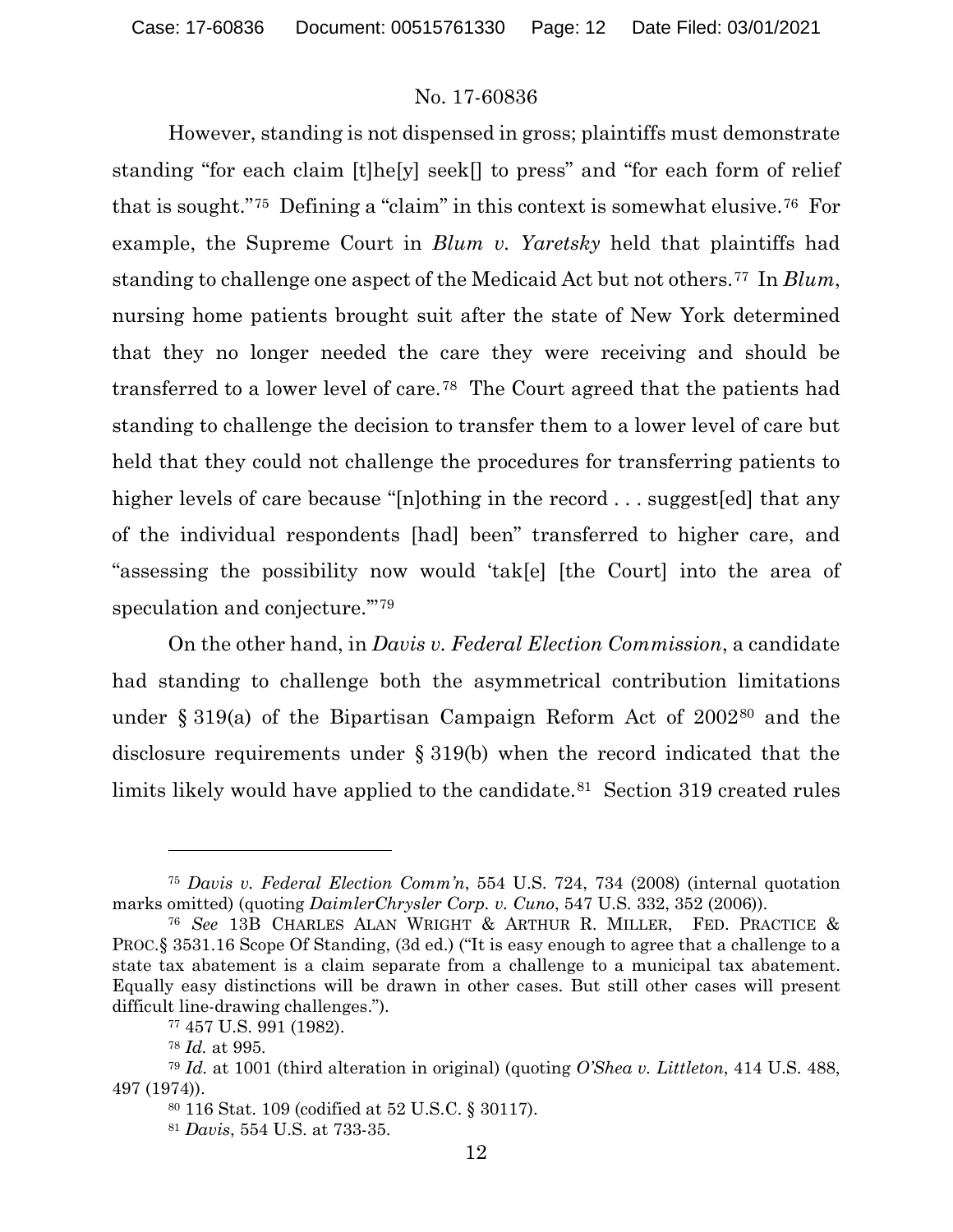that applied to self-funding candidates contributing more than \$350,000 of their own funds to the campaign.[82](#page-12-0) The candidate intended to contribute more than \$350,000 and made the disclosures required by subsection (b), giving him standing to challenge that provision.<sup>[83](#page-12-1)</sup> The Federal Election Commission argued that the candidate did not have standing to challenge the asymmetrical contribution limits because they did not apply at the outset of the suit or at any point in time during the race at issue.<sup>[84](#page-12-2)</sup> The Court held that there was a sufficient probability that the asymmetrical contribution limits would apply, and accordingly the candidate could challenge both provisions.<sup>[85](#page-12-3)</sup>

The Ninth Circuit has held that an Americans with Disabilities Act plaintiff who was impeded by obstacles at one store could challenge all the obstacles to his mobility at that store, even the ones he was not aware of at the time he brought the suit.<sup>[86](#page-12-4)</sup> That decision relied partially on the Supreme Court's instructions that courts take a "broad view of constitutional standing in civil rights cases," but the decision focused on whether the plaintiff had a sufficient personal stake "as to assure that concrete adverseness which sharpens the presentation of issues" upon which the court must rule.<sup>87</sup>

In an analogous case, the D.C. Circuit held that plaintiffs had standing to challenge every aspect of a Bureau of Land Management (BLM) decision that aggrieved them.[88](#page-12-6) In *WildEarth Guardians*, an environmental group challenged the BLM's decision to issue a lease to mine federal lands in Wyoming, arguing that the mine would injure their aesthetic and recreational

<span id="page-12-0"></span> $82$  52 U.S.C. § 30117(a)(1).

<span id="page-12-1"></span><sup>83</sup> *Davis*, 554 U.S. at 733.

<span id="page-12-2"></span><sup>84</sup> *Id.* at 734.

<span id="page-12-4"></span><span id="page-12-3"></span><sup>85</sup> *Id.* at 734-35.

<sup>86</sup> *Doran v. 7-Eleven, Inc.*, 524 F.3d 1034, 1041-44 (9th Cir. 2008).

<span id="page-12-5"></span><sup>87</sup> *Id.* at 1043 (citations omitted).

<span id="page-12-6"></span><sup>88</sup> *WildEarth Guardians v. Jewell*, 738 F.3d 298, 309 (D.C. Cir. 2013)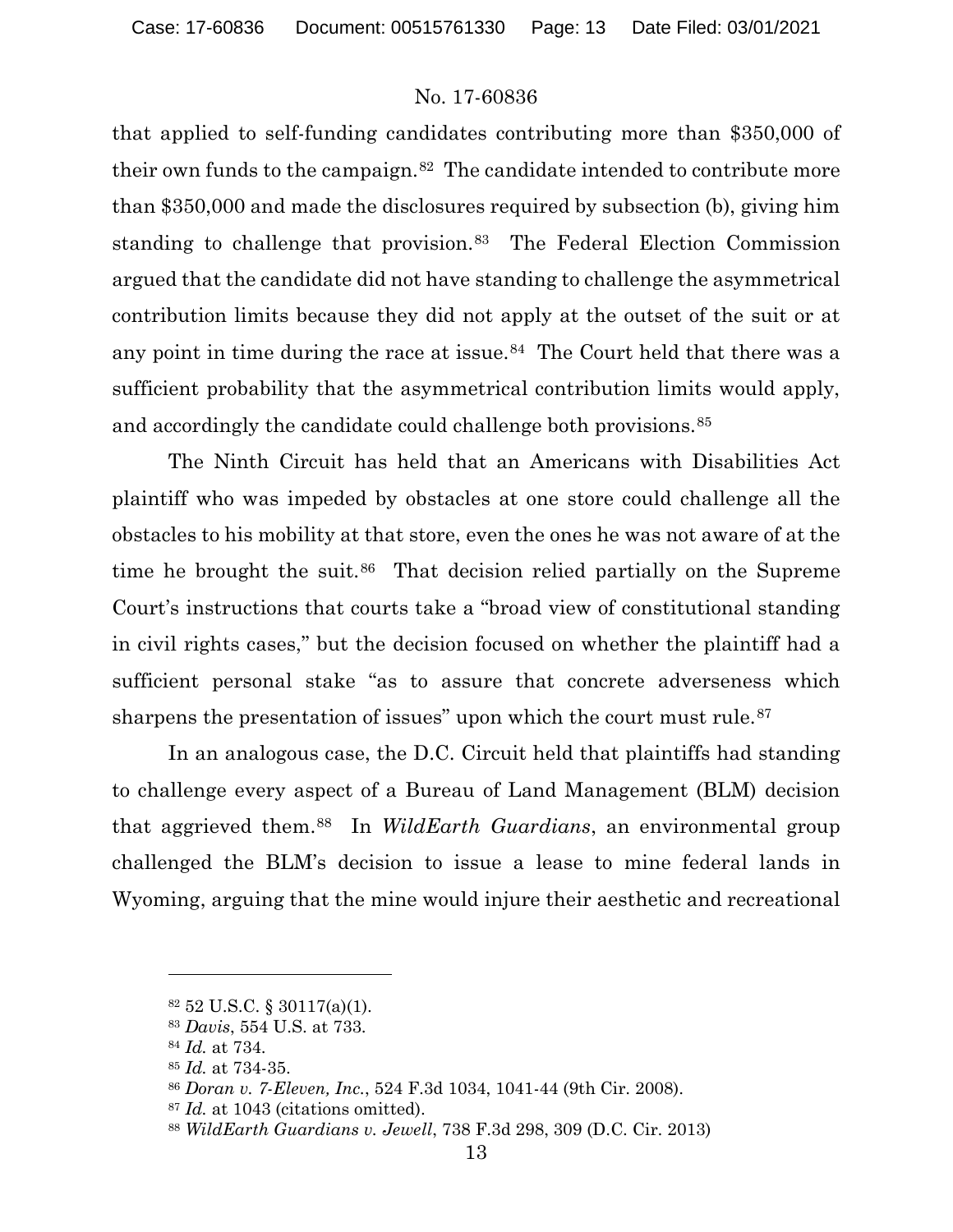interests.[89](#page-13-0) Plaintiffs claimed a procedural injury, alleging that the Environmental Impact Statement (EIS) was deficient in its consideration of local pollution and global greenhouse gas emissions.<sup>[90](#page-13-1)</sup> The district court and the D.C. Circuit agreed that plaintiffs had standing to challenge the EIS with respect to local pollution because "the local pollution that causes their members' aesthetic and recreational injuries follows inexorably from the decision to authorise leasing" on the tract.[91](#page-13-2) The district court held that the organization did not have standing to challenge the global greenhouse emissions because those emissions did not affect the aesthetic and recreational interests; the circuit court disagreed.[92](#page-13-3) According to the D.C. Circuit, the plaintiffs could challenge any alleged deficiencies in the EIS because their injuries were "caused by the allegedly unlawful [lease] and would be redressed by vacatur of the [lease] on the basis of any of the procedural defects identified in the [EIS].[93](#page-13-4)

Applying these principles, EMCC has standing to bring its challenge to the Final Rule. The possibility of reduced sales of DINP along with the stigmatic effect of the rule provides standing to pursue its claim. Those injuries were caused by an allegedly unlawful rule and would be redressed by vacatur of the rule on the basis of any of the grounds raised. Further, the claim that CPSC violated various procedural requirements, if successful, would require us to grant relief that would apply to the entirety of the Final Rule, as the portions of the Final Rule pertaining to each individual phthalate are the result of the same administrative decision-making process.

<span id="page-13-0"></span><sup>89</sup> *Id.* at 302.

<span id="page-13-2"></span><span id="page-13-1"></span><sup>90</sup> *Id.* at 305-06.

<sup>91</sup> *Id.* at 306.

<span id="page-13-3"></span><sup>92</sup> *Id.* at 306-07.

<span id="page-13-4"></span><sup>93</sup> *Id.* at 308.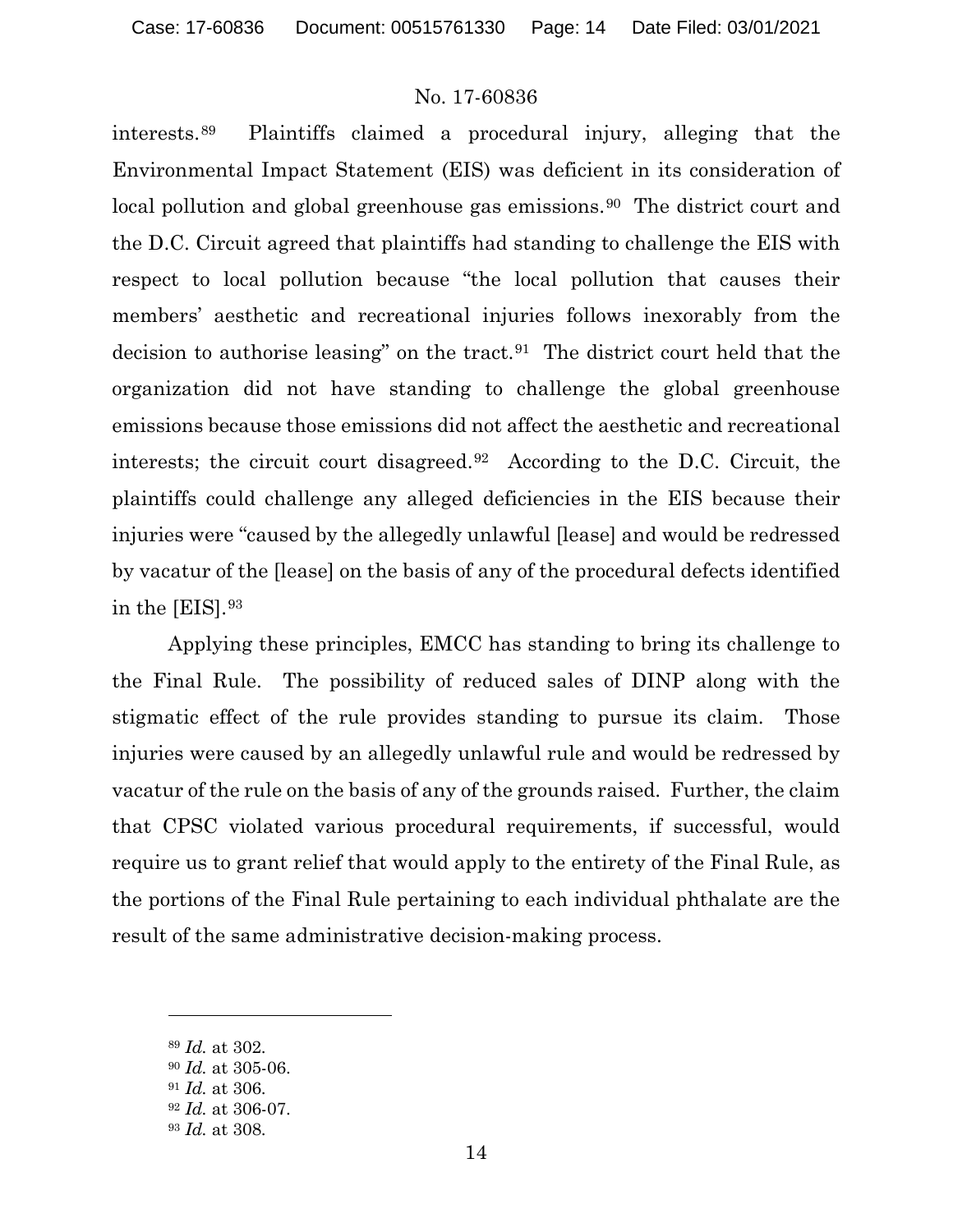#### **B**

Federal courts of appeals are courts "of limited subject matter jurisdiction . . . authorized to review decisions and orders of administrative agencies only as provided by acts of Congress."[94](#page-14-0) Section 2060(a) of the CPSA provides that "[n]ot later than 60 days after a consumer product safety rule is promulgated by the Commission," a person may file a petition for "judicial review of such rule" in the court of appeals.[95](#page-14-1) The parties contest whether the Final Rule is a "consumer product safety rule" subject to the  $\S 2060(a)$ 's procedure for judicial review.

Section 2052(a)(6) of the CPSA defines a "consumer product safety rule" as "a consumer products safety standard described in section 2056(a) of this title, or a rule under this chapter declaring a consumer product a banned hazardous product."[96](#page-14-2) In its phthalate provisions, the CPSIA provides that "any rule promulgated under [§ 2057c](b)(3) shall be considered consumer product safety standards under the [CPSA]."[97](#page-14-3) The Final Rule was promulgated under  $\S 2057c(b)(3)$ , <sup>[98](#page-14-4)</sup> so, pursuant to the CPSIA, it is a consumer product safety standard under the CPSA.[99](#page-14-5) As a consumer product safety standard, the Final Rule is a consumer product safety rule as defined in § 2052(a)(6). The Final Rule is consequently subject to the procedures for judicial review established by  $\S 2060(a)$ .<sup>[100](#page-14-6)</sup> We have jurisdiction to review the Final Rule.

<span id="page-14-5"></span><span id="page-14-4"></span><span id="page-14-3"></span><span id="page-14-2"></span><span id="page-14-1"></span><span id="page-14-0"></span><sup>94</sup> *Xavier Univ. v. Nat'l Telecomms.*, 658 F.2d 306, 307 (5th Cir. Unit A 1981) (citations omitted).

<sup>95</sup> 15 U.S.C. § 2060(a).

<sup>96</sup> 15 U.S.C. § 2052(a)(6).

<sup>97</sup> 15 U.S.C. § 2057c(f).

<sup>98</sup> Final Rule at 49,940.

<span id="page-14-6"></span><sup>99</sup> *See* 15 U.S.C. § 2057c(f).

<sup>100</sup> 15 U.S.C. § 2060(a).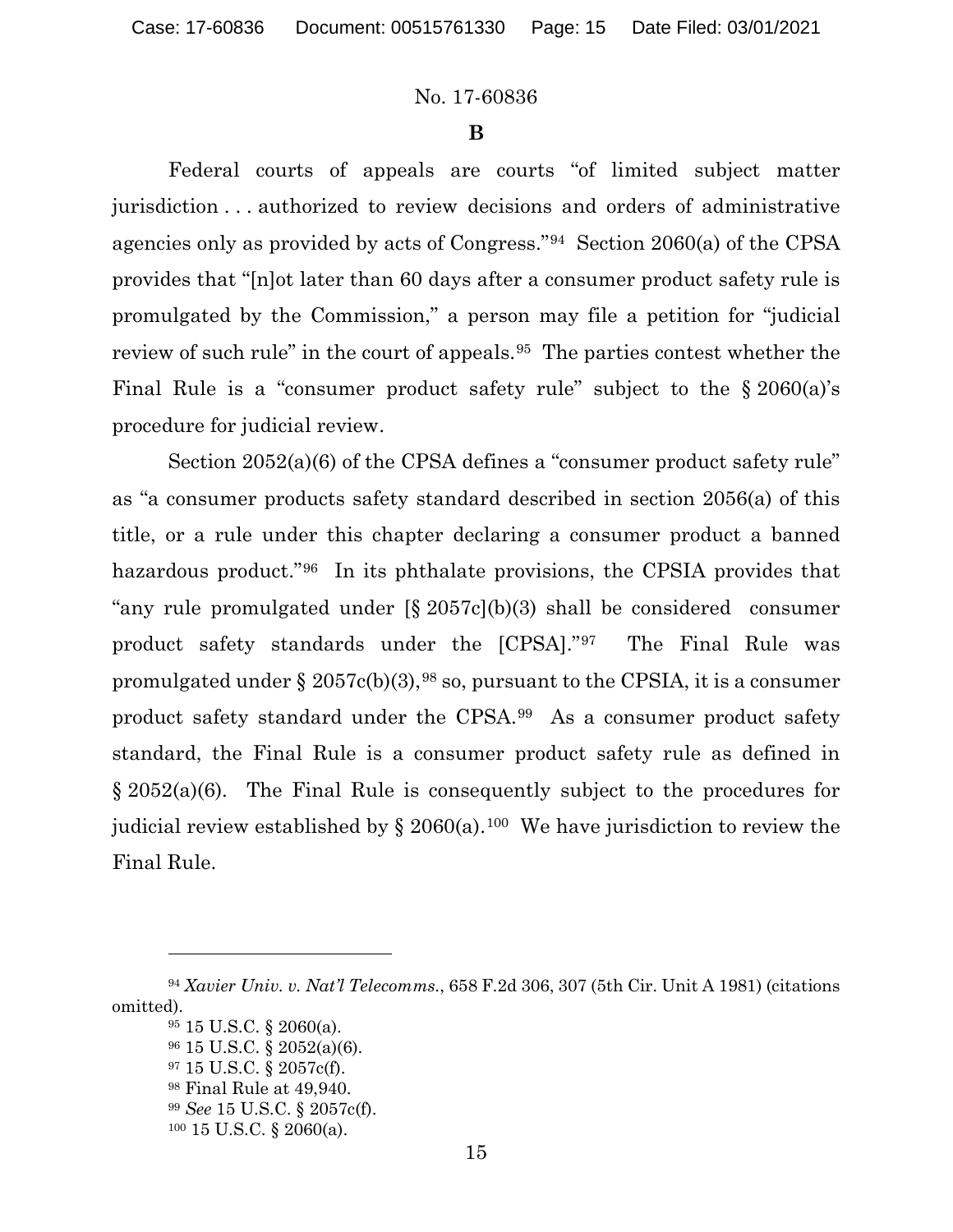Each of the Commission's arguments to the contrary is unavailing. First, the Commission argues that the Final Rule is not a consumer product safety standard *described in section 2056(a)*. That argument ignores that the Final Rule is statutorily defined to be a consumer product safety rule. The Commission's other main argument is that Congress only intended phthalate rules to be consumer product safety rules for purposes of preemption. The subsection of the CPSIA at issue is titled "Treatment as consumer product safety standards; effect on State laws."[101](#page-15-0) The subsection's first sentence provides that "any rule[s] promulgated under subsection (b)(3)," including the Final Rule, "shall be considered consumer product safety standards."[102](#page-15-1) The second sentence states that "[n]othing in this section or the [CPSA] shall be construed to preempt or otherwise affect any State requirement with respect to any phthalate alternative not specifically regulated in a consumer product safety standard under the [CPSA]."[103](#page-15-2) Congress clearly contemplated that it was both defining phthalate rules as consumer product safety standards *and*  expressing the scope of preemption. The Commission's argument to the contrary is without merit. Further, the Commission considers the Final Rule to be a consumer product safety standard for purposes of testing and certification requirements under the CPSA.[104](#page-15-3) The Commission cannot have its cake and prevent our review by relying on the same provision. The Final Rule is defined by Congress as a consumer product safety standard, and we have jurisdiction to review it.

<sup>101</sup> 15 U.S.C. § 2057c(f).

<sup>102</sup> *Id.*

<sup>103</sup> *Id.*

<span id="page-15-3"></span><span id="page-15-2"></span><span id="page-15-1"></span><span id="page-15-0"></span><sup>104</sup> See 82 Fed Reg 49,767, 49,768 ("The Commission's phthalates rule is considered a 'consumer product safety standard.' 15 U.S.C. 2063c(f).") The Commission cited to 2063c(f) for this proposition but that statute does not exist. Presumably, the Commission meant to cite to § 2057c(f), which defines the phthalate rule as a consumer product safety standard.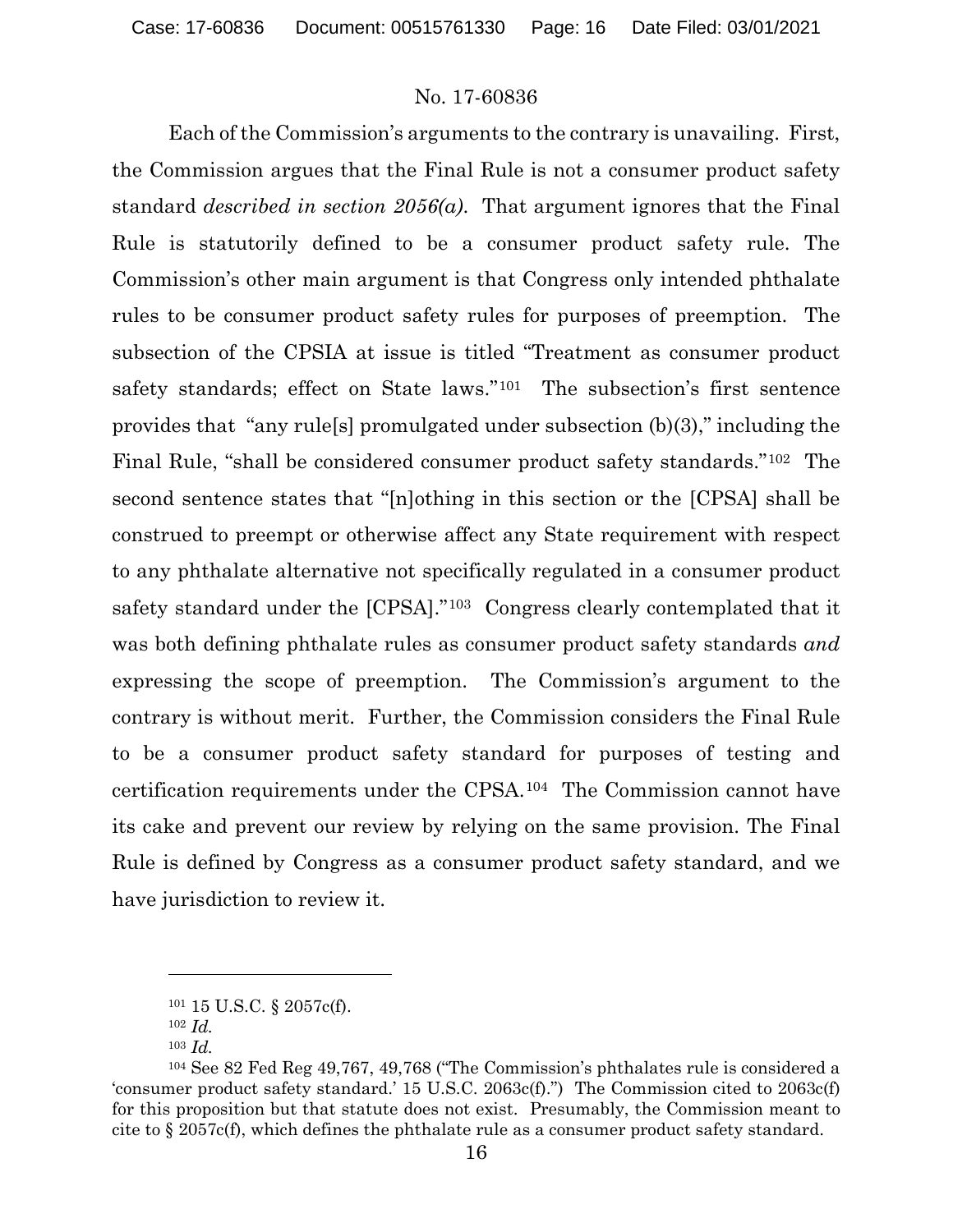# **III**

Petitioners ask the court to set aside the Final Rule because, in their view, the Commission failed to give an adequate opportunity to comment on the rulemaking, failed to apply the proper procedural standards, redefined the substantive standards, and arbitrarily and capriciously applied the scientific data. We address each in turn and hold that the Commission procedurally erred by not providing an adequate opportunity to comment on the rule and by failing to consider the costs of a portion of the rule.

# **A**

Petitioners argue that the Commission did not provide an adequate opportunity to comment on its use of data at the 99th percentile to justify its prohibition. The APA requires agencies to publish a notice of proposed rulemaking that includes "either the terms or substance of the proposed rule or a description of the subjects and issues involved."[105](#page-16-0) Final rules under APA notice-and-comment rulemaking must be the "logical outgrowth" of the proposed rule.[106](#page-16-1) The objective is fair notice.[107](#page-16-2) "If interested parties 'should have anticipated' that the change was possible, and thus reasonably should have filed their comments on the subject during the notice-and-comment period, then the rule is deemed to constitute a logical outgrowth of the proposed rule."[108](#page-16-3) 

Petitioners do not object to a substantive change in the text of the Proposed Rule and the Final Rule, but to the change in the justification for the

 $105$  5 U.S.C. § 553(b)(3).

<span id="page-16-1"></span><span id="page-16-0"></span><sup>106</sup> *Long Island Care at Home, Ltd. v. Coke*, 551 U.S. 158, 174 (2007) (citations omitted); *see also ConocoPhilips Co. v. EPA*, 612 F.3d 822, 834 (5th Cir. 2010) (citation omitted).

<sup>107</sup> *Long Island*, 551 U.S. at 174.

<span id="page-16-3"></span><span id="page-16-2"></span><sup>108</sup> *American Coke & Coal Chemicals Inst. v. EPA*, 452 F.3d 930, 938-39 (D.C. Cir. 2006) (citing *City of Waukesha v. EPA*, 320 F.3d 228, 245 (D.C. Cir. 2003)).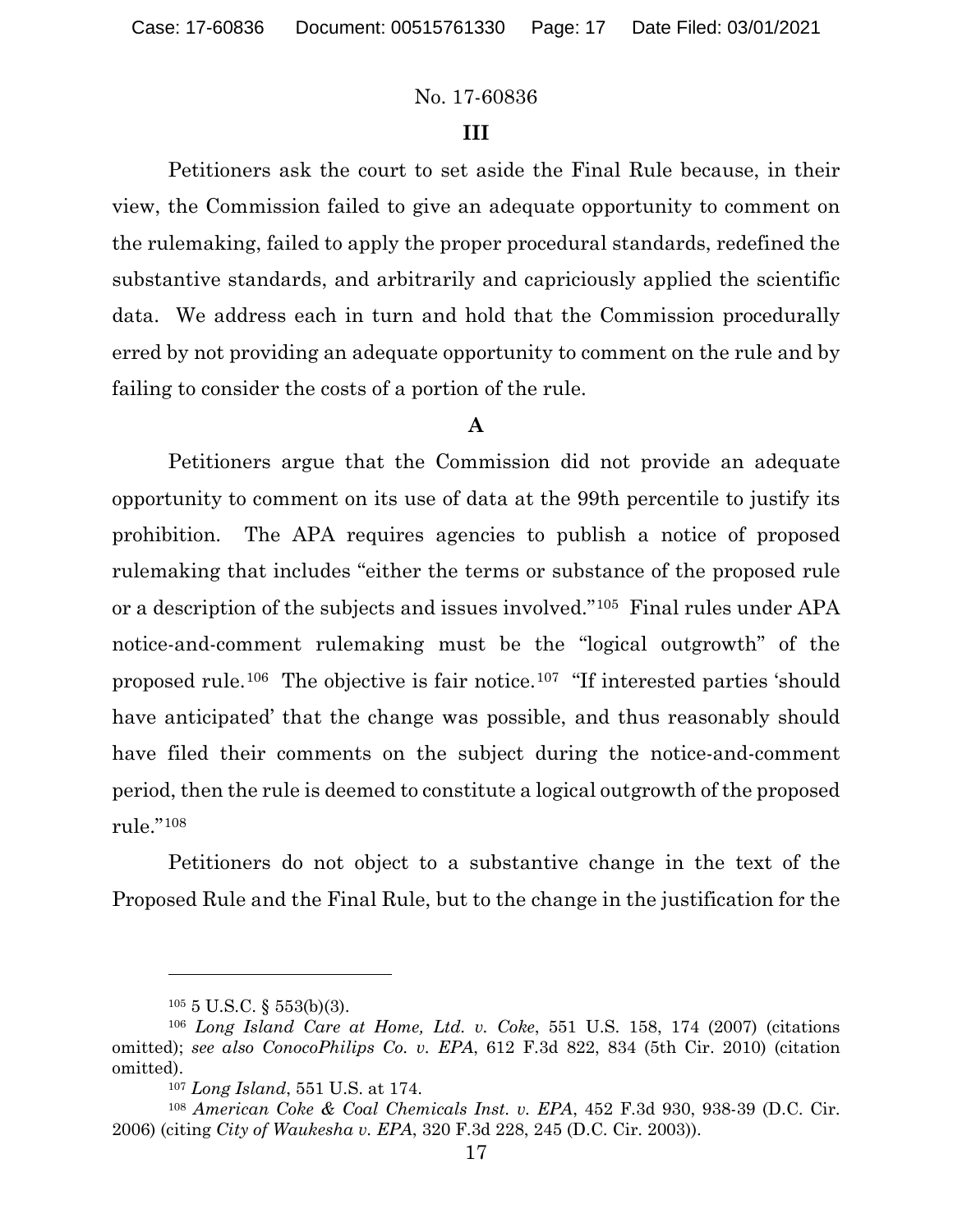Proposed Rule and the justification for the Final Rule. The Commission's primary justification for the Proposed Rule was data demonstrating that ten percent of pregnant women had an HI greater than one, which exceeded the acceptable risk, and that the average HI was five at the 95<sup>th</sup> percentile.<sup>[109](#page-17-0)</sup> However, when the Commission examined the updated data released after the publication of the Proposed Rule, it found that the risk of antiandrogenic effects had decreased, and that the HI at the 95th percentile had decreased from five to less than one.[110](#page-17-1) The Commission could not determine exactly what percentage of the women studied had an HI greater than one,<sup>[111](#page-17-2)</sup> but did state that "between two and nine real women from the sample of 538 WORAs had an HI greater than one."<sup>[112](#page-17-3)</sup> The Commission relied on this new data when promulgating the Final Rule.[113](#page-17-4)

According to Petitioners, the Commission did not provide fair notice when it changed its justification for the prohibition from data showing that the average HI was greater than one in the 95th percentile to data including individual spot samples with HIs greater than one.<sup>114</sup> We agree. The Commission's justification for the Proposed Rule was based on data showing that a statistically stable percentage of the women studied had an HI that indicated an unacceptably high risk of antiandrogenic effects. After new data became available, the Commission replicated the CHAP's methodology and determined that there were too few samples with an HI above one to estimate the number of women and children in the general population who are

<sup>109</sup> Proposed Rule at 78,328, 78,334.

<span id="page-17-2"></span><span id="page-17-1"></span><span id="page-17-0"></span><sup>110</sup> Final Rule at 49,958.

<sup>111</sup> *Id.*

<span id="page-17-3"></span><sup>112</sup> *Id.* at 49,961.

<sup>113</sup> *Id.*

<span id="page-17-5"></span><span id="page-17-4"></span><sup>114</sup> *Compare* Proposed Rule at 78,328, *with* Final Rule at 49,961.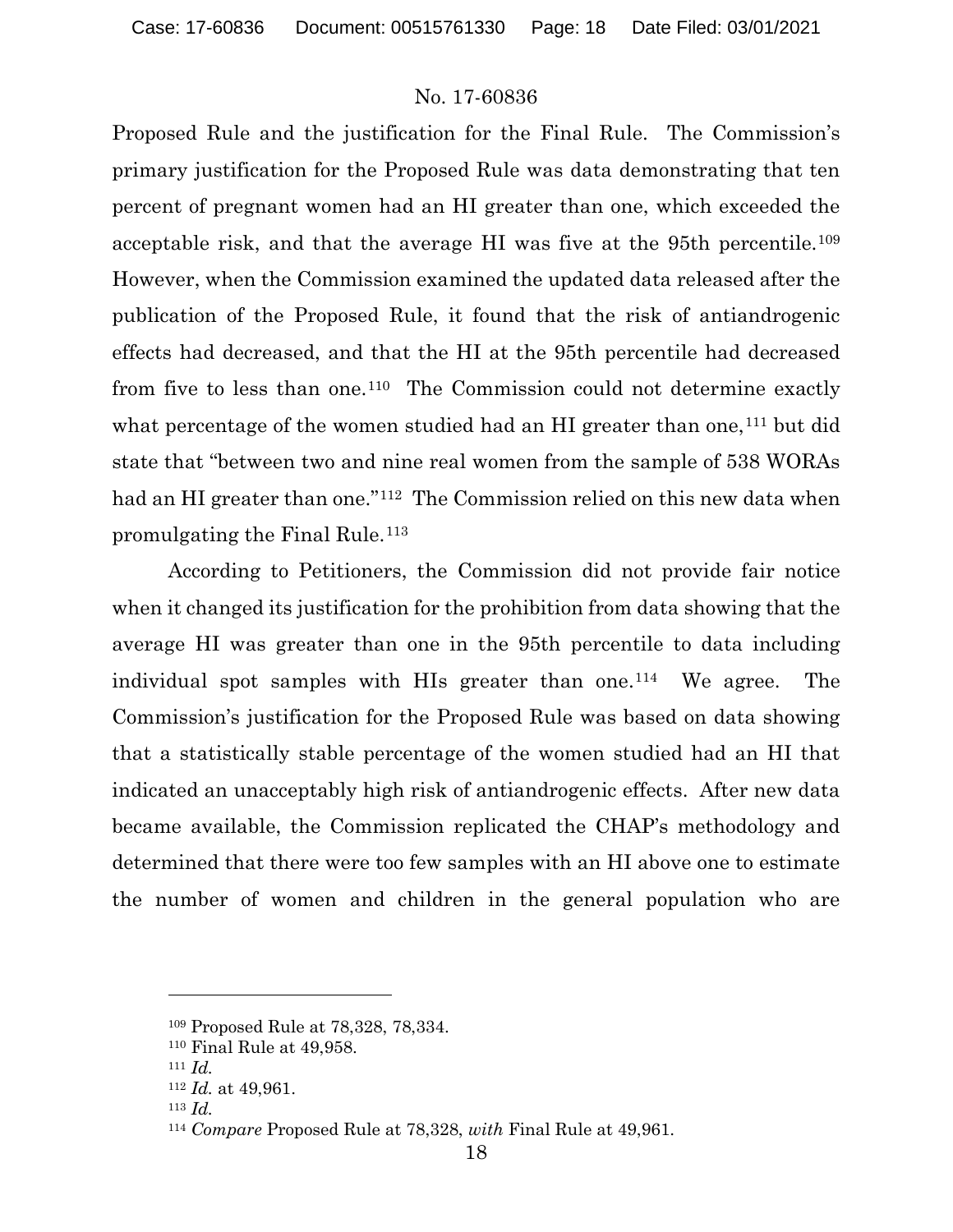negatively affected by the phthalates at issue.[115](#page-18-0) Because the Commission could no longer justify the rule based on the ten percent of women who had risky exposures, it justified the Final Rule because between two and nine individual samples had HIs deemed unacceptable.

The Commission provided some notice that it was relying on new data and asked for comments.[116](#page-18-1) One commenter objected to the use of spot checks at the 99th percentile, and the Commission responded to that comment.[117](#page-18-2) The Commission argues that the public was therefore aware that it was "considering the matter," and the Commission provided sufficient notice under the APA.[118](#page-18-3) We disagree. The agency's rationale for the rule must be made clear and subjected to public comment.[119](#page-18-4) In the notices to which the Commission refers, statements about statistically unstable data dominate, and any reference to spot samples is not clearly communicated as a new justification to support the rule and supplant the unstable statistical analysis.[120](#page-18-5) Thus, while the Commission did provide some opportunity for comment on its reliance on spot samples, it did not make clear it was inviting comments on the use of spot samples as a new justification for why the Final Rule is necessary to protect the health of children. The fact that one commenter suggested that data above the 95th percentile is too unstable for rulemaking does not relieve the Commission of its burden to provide notice and

<span id="page-18-0"></span><sup>115</sup> *See* 80 Fed. Reg. 35,938 (June 23, 2015); 82 Fed. Reg. 11,348 (Feb. 22, 2017).

<span id="page-18-1"></span><sup>116</sup> *See* 80 Fed. Reg. 35,938; 82 Fed. Reg. 11,348.

<span id="page-18-2"></span><sup>117</sup> Final Rule at 49,961.

<span id="page-18-3"></span><sup>118</sup> *See Long Island Care at Home, Ltd. v. Coke*, 551 U.S. 158, 175 (2007).

<span id="page-18-4"></span><sup>119</sup> *See Corrosion Proof Fittings v. EPA*, 947 F.2d 1201, 1212 (5th Cir. 1991).

<span id="page-18-5"></span><sup>120</sup> *See* 80 Fed. Reg. 35,938; 82 Fed. Reg. 11,348.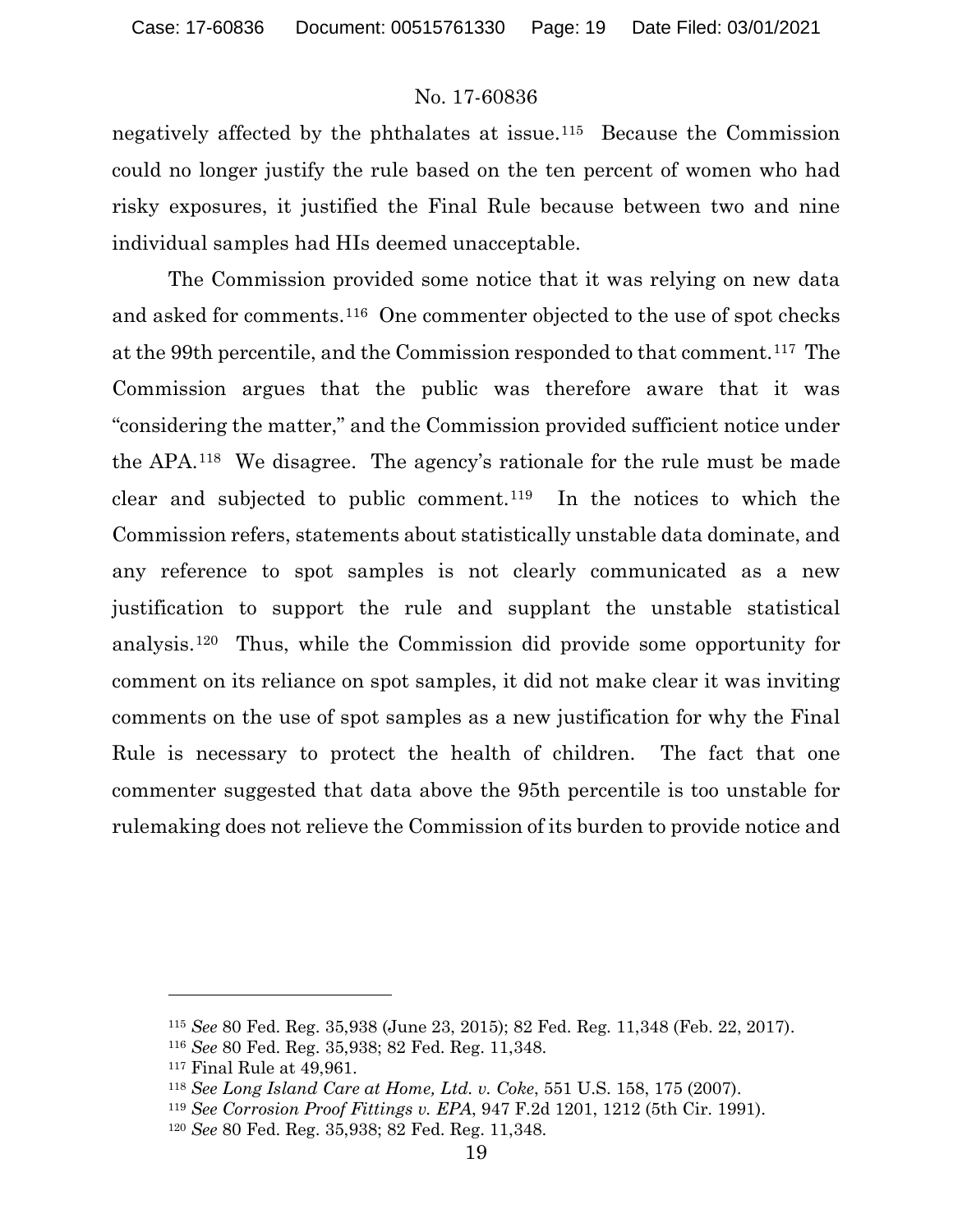an opportunity to comment on the clearly articulated justification for its use of such data.[121](#page-19-0) 

Because it was justified with reference to individual spot samples rather than an estimable percentage of the population that had potentially harmful exposure to the phthalates in question, the Final Rule is not a logical outgrowth of the Proposed Rule. As one of the commissioners pointed out, that change in methodology—whether right or wrong—was not reasonably foreseeable based on the Proposed Rule.[122](#page-19-1) Accordingly, the Commission violated the APA's notice-and-comment procedures by not adequately allowing for comment after it changed its primary justification for the rule but before adopting a final rule.

#### **B**

Petitioners argue that the Final Rule declares five phthalates to be "banned hazardous products" under § 2057c and consequently should have complied with § 2057's requirements for such a ban. This argument is premised on § 2057c(b)(3)(B), which empowers the Commission to "declare any children's product containing any phthalates to be a banned hazardous product under Section 8 of the Consumer Product Safety Act (15 U.S.C. 2057)."[123](#page-19-2) We review the Commission's actions under the familiar framework of *Chevron U.S.A. Inc. v. National Resources Defense Council, Inc.*[124](#page-19-3)

<span id="page-19-0"></span><sup>121</sup> *See Fertilizer Inst. V. EPA*, 935 F.2d 1303, 1312 (D.C. Cir. 1991) ("The fact that some commenters actually submitted comments suggesting the creation of administrative exemptions is of little significance.").

<span id="page-19-1"></span><sup>122</sup> Minutes of Commission Meeting Re: Final Phthalates Rules, Index No. 462, at 23 (Oct. 18, 2017) (Statement of Comm'r J. Mohorovic).

<sup>123</sup> 15 U.S.C. § 2057c(b)(3)(B).

<span id="page-19-3"></span><span id="page-19-2"></span><sup>124</sup> *Chevron U.S.A. Inc. v. Nat'l Res. Def. Council, Inc.*, 467 U.S. 837 (1984); *Michigan v. E.P.A.*, 135 S.Ct. 2699, 2707 ("*Chevron* directs courts to accept an agency's reasonable resolution of an ambiguity in a statute that the agency administers.").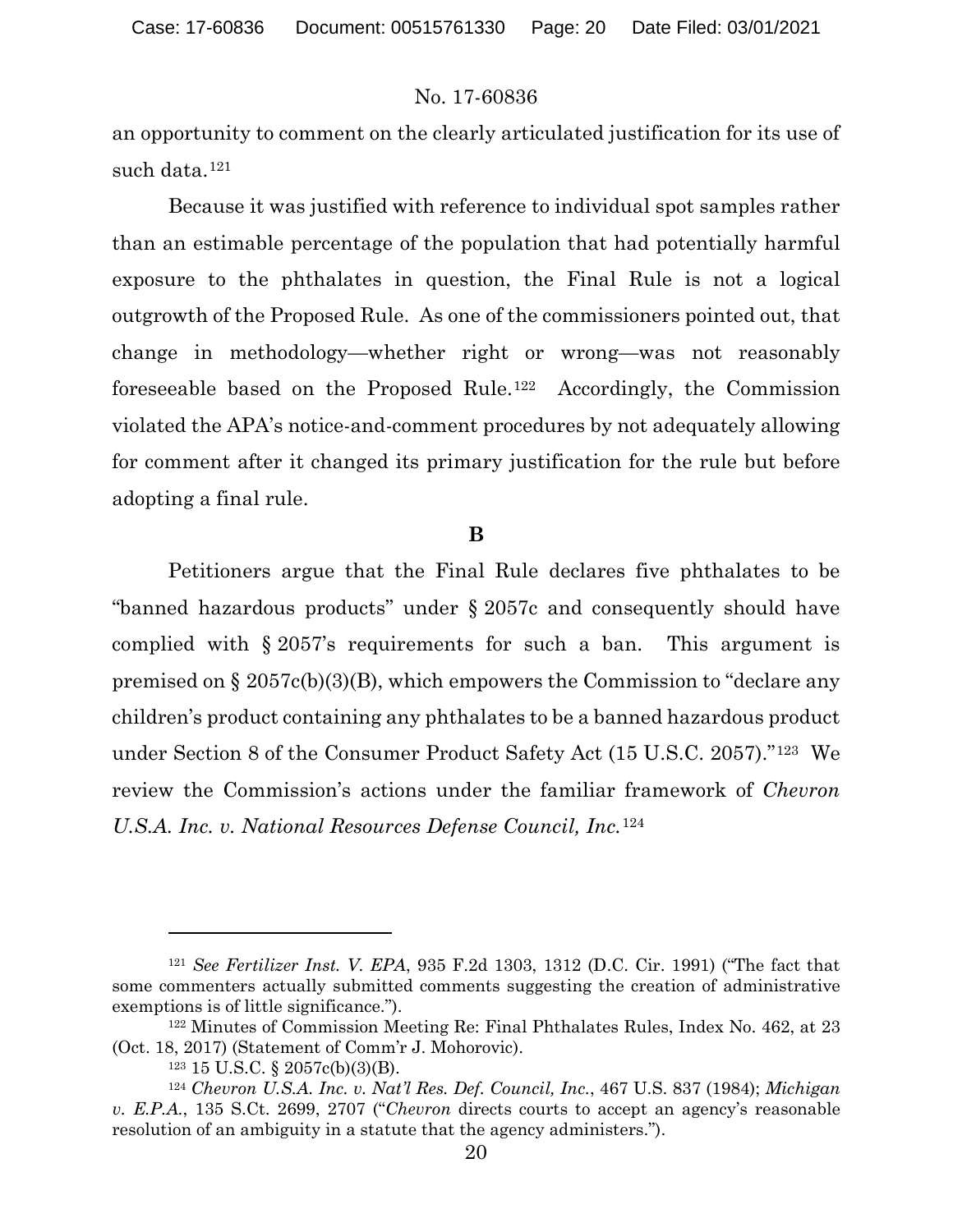The Commission may ban a consumer product under § 2057 when it finds that the product presents an unreasonable risk of injury and "no feasible consumer product safety standard under this chapter would adequately protect the public from the unreasonable risk of injury associated with such product."[125](#page-20-0) Section 2057 in turn requires the Commission to comply with § 2058 when declaring products "banned hazardous products."[126](#page-20-1) The Commission indisputably did not comply with § 2058, which requires, among other things, findings as to: (1) "the degree and nature of the risk of injury," (2) the approximate number of products subject to the rule, and (3) "any means of achieving the objective of the order while minimizing adverse effects on competition."[127](#page-20-2)

The Commission argues that it was not required to comply with § 2058 because it was authorized to promulgate the Final Rule by the CPSIA, which contains its own detailed requirements for rulemaking in  $\S 2057c(b)(3)$ . Section 2057c(b)(3) directs that "the Commission shall, pursuant to section 553 of Title 5, promulgate a final rule."[128](#page-20-3) Section 553 of Title 5 sets forth the general notice-and-comment rulemaking process under Administrative Procedures Act (APA).<sup>129</sup> In addition,  $\S 2057c(b)(3)(B)$  directs the Commission to "evaluate the findings and recommendations of the [CHAP]" and ban products containing phthalates "as the Commission determines necessary to protect the health of children."[130](#page-20-5) According to the Commission, the specific

<span id="page-20-0"></span><sup>125</sup> 15 U.S.C. § 2057.

<span id="page-20-1"></span><sup>126</sup> *Id.*

<span id="page-20-2"></span><sup>127</sup> 15 U.S.C. § 2058.

<span id="page-20-3"></span><sup>128</sup> 15 U.S.C. § 2057c(b)(3).

<span id="page-20-4"></span><sup>129</sup> *See* 5 U.S.C. § 553.

<span id="page-20-5"></span><sup>130</sup> 15 U.S.C. § 2057c(b)(3).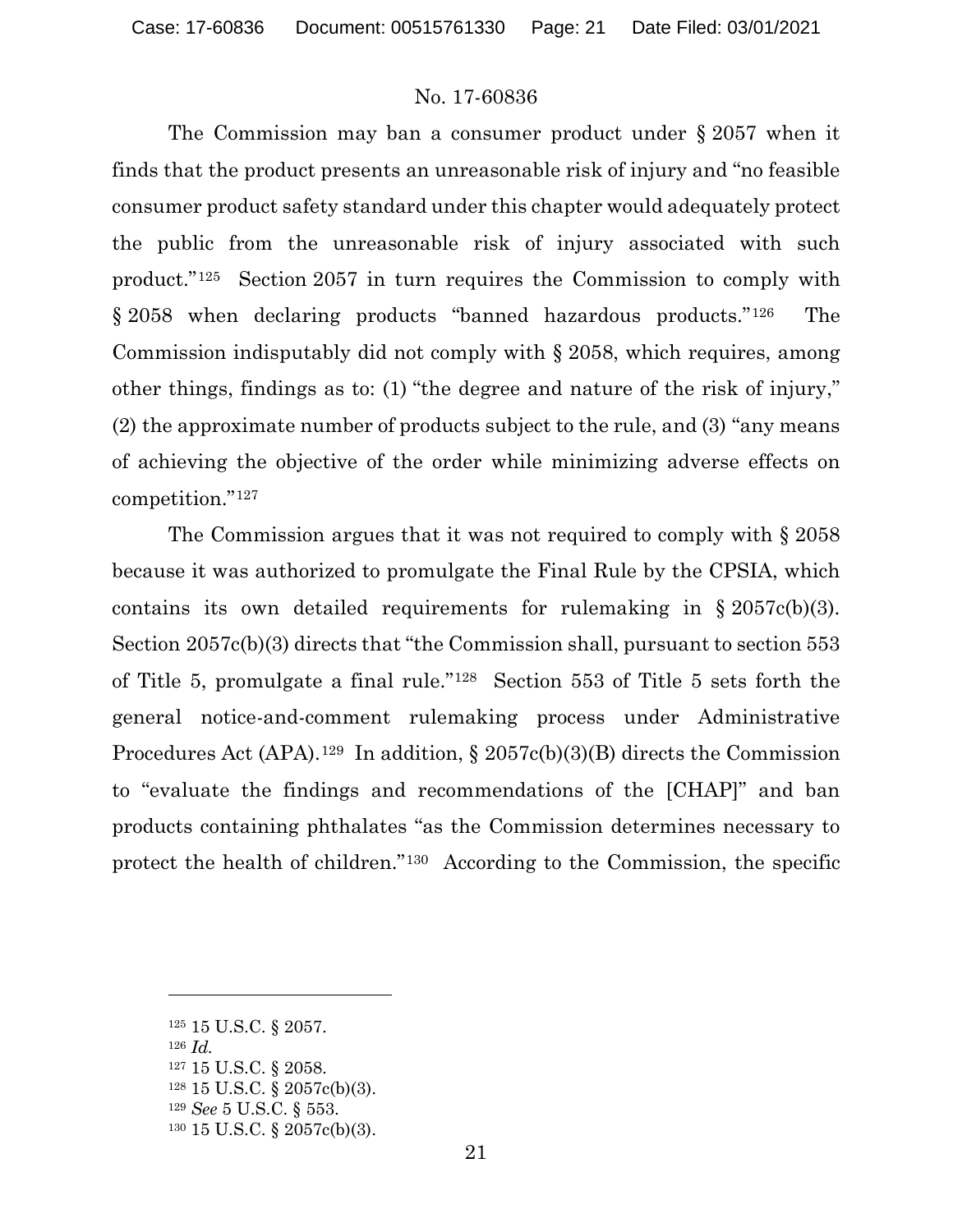controls over the general,<sup>[131](#page-21-0)</sup> and the specific requirements contained in  $\S 2057c(b)(3)$  are incompatible with the requirements imposed by  $\S 2058$ . Further, the Commission argues that if there is ambiguity, its interpretation is entitled to *Chevron* deference.

The Commission's reading of § 2057c is correct. Rather than direct the Commission to follow its general rulemaking procedures,  $\S 2057c(b)(3)$ authorizes rulemaking under the APA's notice-and-comment procedures. The standard for promulgating rules is also different—whereas § 2058 requires the Commission to find that a product poses "an unreasonable risk of injury" before promulgating a rule,<sup>[132](#page-21-1)</sup> § 2057c(b)(3)(B) requires the Commission to promulgate a phthalate rule on a finding that the rule is "necessary to protect the health of children."<sup>[133](#page-21-2)</sup> Further,  $\S 2057c(b)(3)(A)$  empowers the Commission to promulgate a rule continuing Congress's interim prohibition "to ensure a reasonable certainty of no harm to children, pregnant women, or other susceptible individuals with an adequate margin of safety."[134](#page-21-3) While there may be substantial overlap in the standards imposed by  $\S$  2057c(b)(3) and  $\S$ 2058, Congress phrased the standards differently, indicating that Congress intended the standards in § 2057c(b)(3) to apply instead of the standards laid out in § 2058. The Commission did not procedurally err in promulgating the Final Rule pursuant to  $\S 2057c(b)(3)$ .

#### **C**

Alternatively, Petitioners argue that the Commission ignored statutory standards for rulemaking and instead promulgated rules to provide "absolute

<span id="page-21-3"></span><span id="page-21-2"></span><span id="page-21-1"></span><span id="page-21-0"></span><sup>131</sup> *See United States v. Marshall*, 798 F.3d 296, 318 (5th Cir. 2015) ("[I]t is familiar law that a specific statute controls over a general one.") (internal quotation marks omitted) (quoting *Bulova Watch. Co. v. United States*, 365 U.S. 753, 758 (1961)).

<sup>132</sup> 15 U.S.C. § 2058.

<sup>133</sup> 15 U.S.C. § 2057c(b)(3)(B).

 $134$  *Id.* § 2057c(b)(3)(A).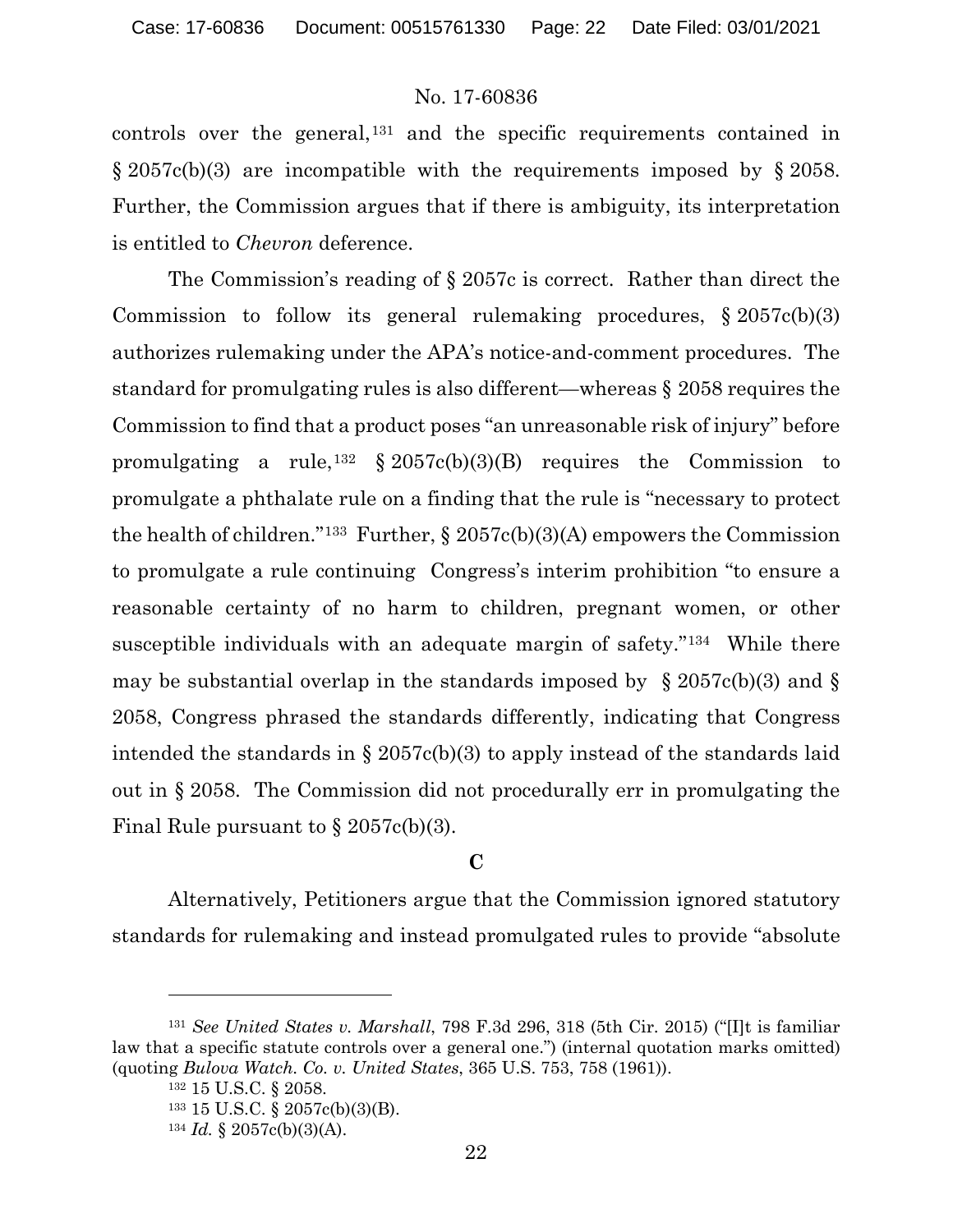certainty of no risk." Subsection (A) empowers the Commission to continue the interim prohibition on DINP "to ensure a reasonable certainty of no harm to children, pregnant women, or other susceptible individuals with an adequate margin of safety."<sup>[135](#page-22-0)</sup> Subsection (B) of  $\S 2057c(b)(3)$  empowers the Commission to ban children's products containing phthalates as "necessary to protect the health of children."[136](#page-22-1) According to Petitioners, the Commission misread these two separate standards together as a mandate to "demand an absolute certainty of no risk."

In its description of the rationale behind the Final Rule, the Commission cited the standards in § 2057c(b)(3)(A) and (B).<sup>[137](#page-22-2)</sup> In promulgating the specific prohibitions, it referred to the standards applicable to its decision on each phthalate. The Commission continued the prohibition on DINP because the prohibition is "still necessary to 'ensure a reasonable certainty of no harm' to children and pregnant women with an 'adequate margin of safety.'"[138](#page-22-3) The Commission also extended the prohibition to all "children's toy and child care articles," not just those "that can be placed in a child's mouth," because it found that such a rule was necessary both "to ensure a reasonable certainty of no harm and to protect the health of children." [139](#page-22-4) When the Commission determined that it was not necessary to continue the interim prohibition on DNOP and DIDP, it properly employed the "reasonable certainty of no harm" standard.[140](#page-22-5) Finally, the Commission referred to the "necessary to protect the

<sup>135</sup> *Id.*

<sup>136</sup> *Id.* § 2057c(b)(3)(B).

<span id="page-22-5"></span><span id="page-22-4"></span><span id="page-22-3"></span><span id="page-22-2"></span><span id="page-22-1"></span><span id="page-22-0"></span><sup>&</sup>lt;sup>137</sup> Final Rule at 49,938; 49,957 ("to meet the CPSIA's criteria of reasonable certainty of no harm and protection of the health of children, it is necessary to prohibit children's toys and child care articles containing concentrations of more than 0.1 percent of . . . DINP, DIBP, DPENP, DHEXP, and DCHP").

<sup>138</sup> *Id.* at 49,966.

<sup>139</sup> *Compare id.* at 49,966-67, *with* 15 U.S.C. § 2057c(b)(1).

<sup>140</sup> Final Rule at 49,968.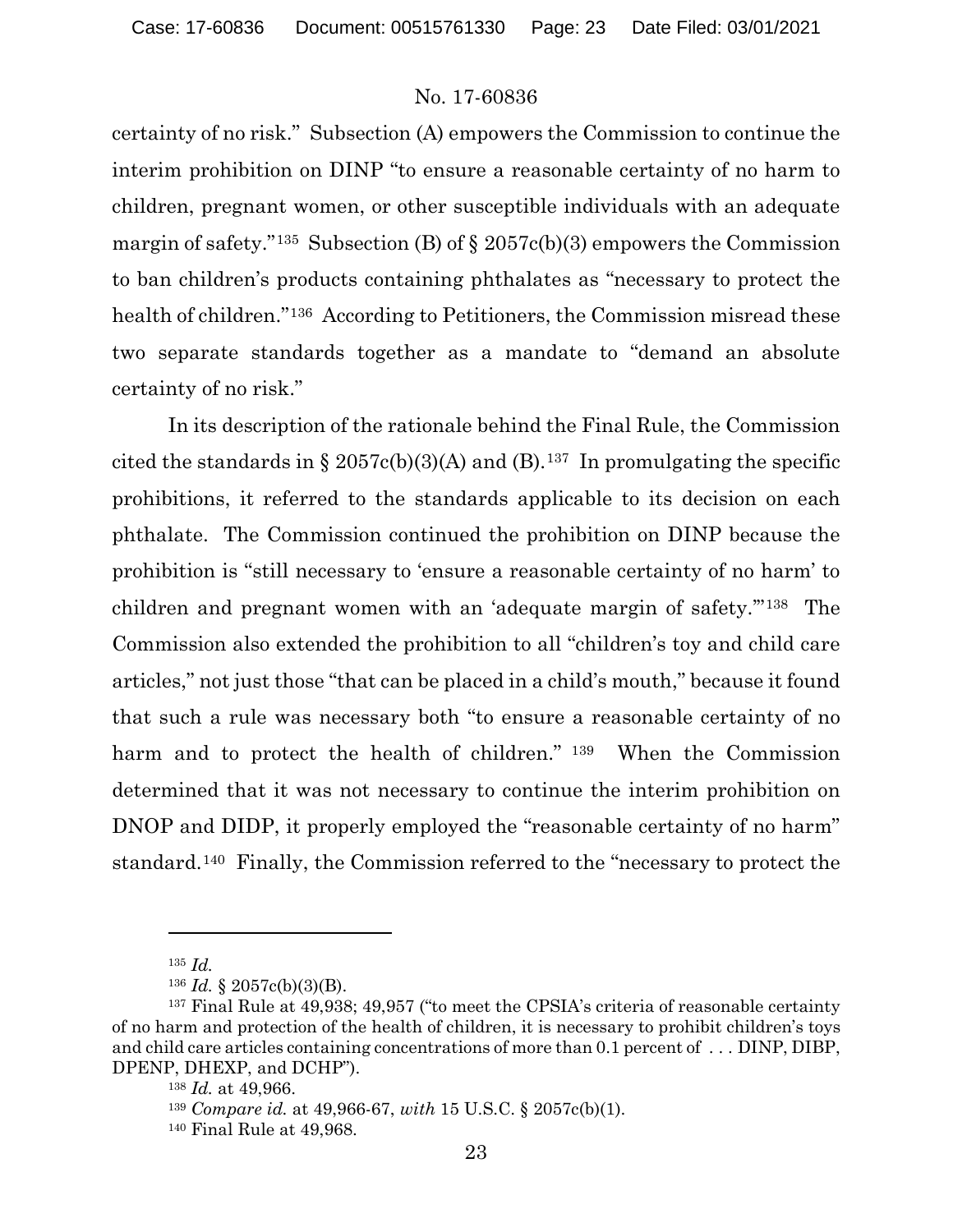health of children" standard when it finalized its ban on DIBP, DPENP, DHEXP, and DCHP.<sup>[141](#page-23-0)</sup>

**1**

Petitioners contend that the Commission exceeded its mandate to protect against "harm" and instead issued a Final Rule that protected against "risk." Risk is "the chance of injury, damage, or loss."[142](#page-23-1) Harm, on the other hand, is actual "[i]njury, loss, damage[,] [or] material or tangible detriment."[143](#page-23-2) According to Petitioners, the Commission overprotected consumers by prohibiting products with phthalates based on evidence of risk, not harm.

We disagree. Adopting the standard used in the CHAP report, the Commission interpreted the phrase "necessary to protect the health of children" to require "an HI less than or equal to one."[144](#page-23-3) The Proposed Rule explained:

If the HI is greater than one, there may be a concern for antiandrogenic effects in the exposed population due to the cumulative effects of phthalates. . . . Having a HI greater than one does not necessarily mean that adverse effects will occur; however, this possibility cannot be ruled out.<sup>[145](#page-23-4)</sup>

Accordingly, the Commission determined that preventing exposure to an HI greater than one was necessary to ensure that adverse effects—i.e., harm will not occur. The HI method itself is not controversial, though Petitioners argue that the Commission was overly conservative in setting the benchmark.

Petitioners also argue that Congress required only "reasonable certainty," not "absolute certainty." In Petitioners' view, the Commission

<sup>141</sup> *Id.* at 49,969-70.

<span id="page-23-4"></span><span id="page-23-3"></span><span id="page-23-2"></span><span id="page-23-1"></span><span id="page-23-0"></span><sup>142</sup> *Risk,* BLACK'S LAW DICTIONARY (10th Ed. 2014)*; see Risk*, MERRIAM-WEBSTER COLLEGIATE DICTIONARY (11th Ed. 2009) (defining "risk" as "the possibility of loss or injury").

<sup>143</sup> *Harm*, BLACK'S LAW DICTIONARY (10th ed. 2014).

<sup>144</sup> Final Rule at 49,968.

<sup>145</sup> Proposed Rule at 78,328 & n.8.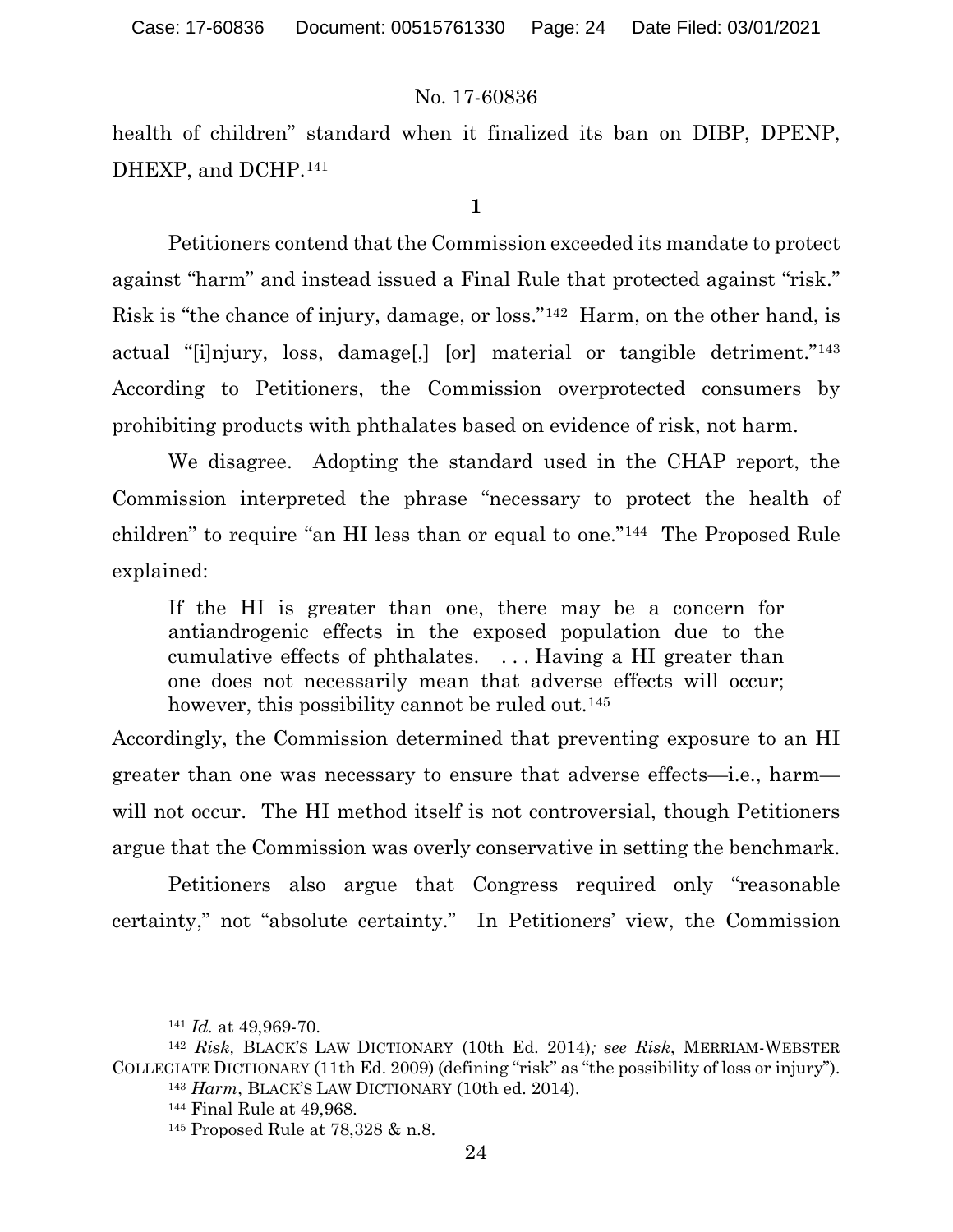exceeded this mandate when it (a) considered risks at or above the 99th percentile of spot samples, and (b) did not consider costs of the regulation to determine whether the regulation could prevent harm "with reasonable certainty."

Both parties agree that statistical data above the 99th percentile is not stable, i.e., is not reliable.[146](#page-24-0) Petitioners argue that the Commission initially relied on scientifically valid 95th-percentile data and then moved the goalposts when there was not significant risk at that level.<sup>[147](#page-24-1)</sup> The Commission responded to this argument in its Final Rule, asserting that the instability at the 99th percentile "mean[s] that [the Commission is] precluded from estimating the precise number of WORA with HIs greater than one in the larger population from which the sample was selected."<sup>[148](#page-24-2)</sup> Instead, the Commission urges that the rule is "not based on any particular percentile, but on the observation that actual women from the NHANES sample have HIs greater than one."[149](#page-24-3) 

In the abstract, protecting the 99th percentile from harm is not per se unreasonable and may be required by subsection (A). The Commission is required to continue the interim prohibition on DINP to "ensure a reasonable certainty of no harm . . . with an adequate margin of safety."[150](#page-24-4) The District of Columbia Circuit recently examined the meaning of a comparable requirement to provide an "ample margin of safety" in *Sierra Club v. EPA*.[151](#page-24-5) The EPA had been authorized to set a health threshold for acid gases that included an

<span id="page-24-0"></span><sup>146</sup> *See* Final Rule at 49,961.

<span id="page-24-1"></span><sup>147</sup> *See* Proposed Rule at 78,328, 78,332-33.

<span id="page-24-2"></span><sup>148</sup> Final Rule at 49,961.

<span id="page-24-3"></span><sup>149</sup> *Id.*

<span id="page-24-4"></span><sup>150</sup> 15 U.S.C. § 2057c(b)(3)(A).

<span id="page-24-5"></span><sup>151</sup> 895 F.3d 1, 12-13 (D.C. Cir. 2018).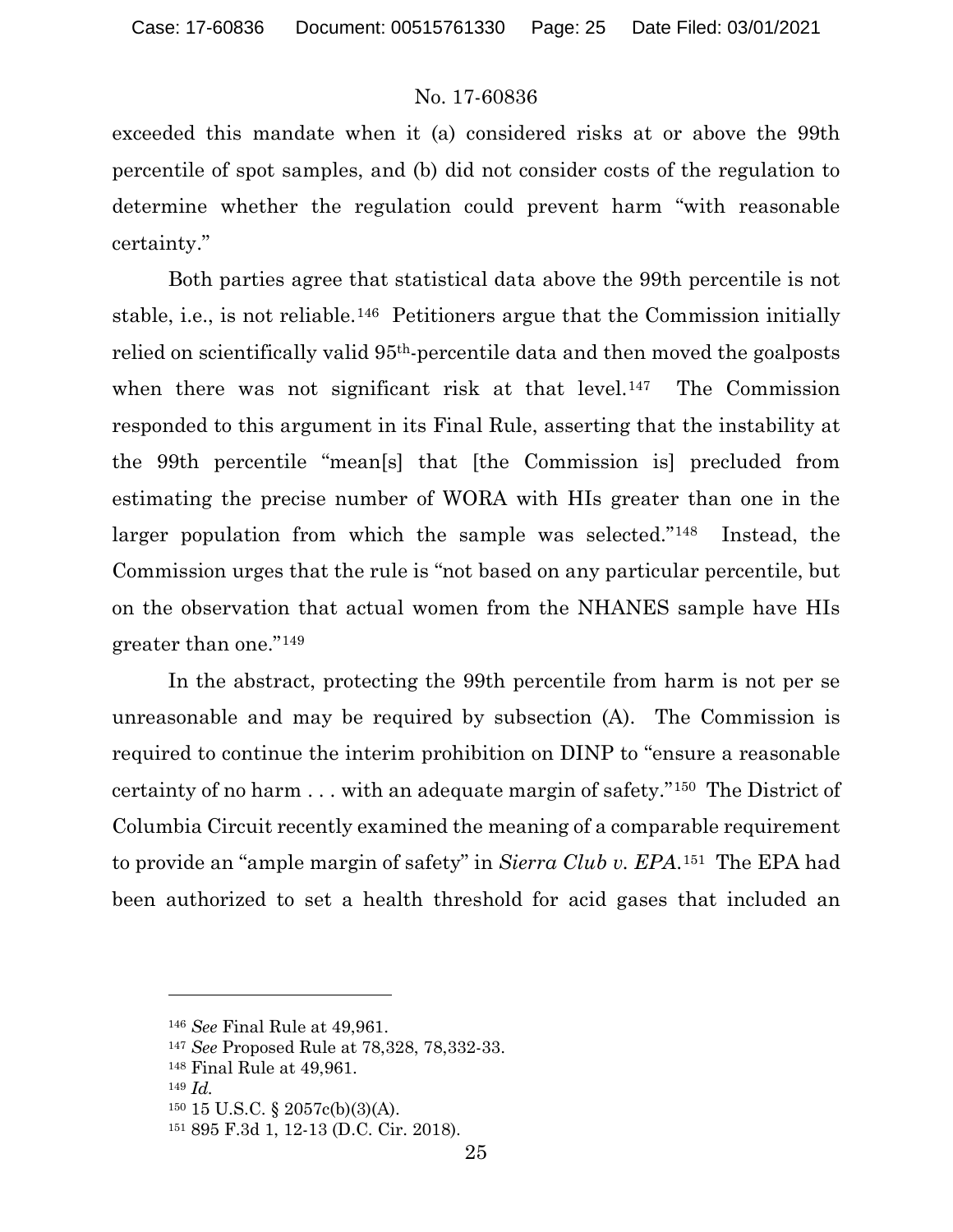"ample margin of safety."[152](#page-25-0) The EPA employed a model based on conservative assumptions, including worst-case weather and worst-case population proximity, and set a standard that resulted in most of the country having a hazard quotient of below one (the level at which there was a risk to human health).<sup>153</sup> However, in the model, the EPA projected that some people would be exposed to the regulated gases if both worst-case scenarios came to pass.[154](#page-25-2) The D.C. Circuit concluded that the EPA's determination of how a margin of safety could be built into the emission standard deserved deference, but struck down the standard in question because it did not build in an any margin of safety.[155](#page-25-3)

Applying the logic of *Sierra Club*, the Commission was arguably required to prohibit DINP if even a single person had an HI greater than one and the prohibition would prevent exposure and therefore "provide an adequate margin of safety."<sup>[156](#page-25-4)</sup> Petitioners analogize to cases interpreting the phrase "unreasonable risk" to show that Congress intended the cost of the regulation to be one factor in determining what is necessary to ensure a reasonable certainty of no harm.[157](#page-25-5) The Commission considered the meaning of "reasonable certainty of no harm" in its Final Rule and rejected some commenters' suggestion that the phrase meant "reasonably necessary to prevent or reduce an unreasonable risk of injury,"[158](#page-25-6) ultimately concluding that the phrase "calls for a highly protective standard, but not 100 percent

<sup>152</sup> *Id.*

<sup>153</sup> *Id.*

<sup>154</sup> *Id.* at 12.

<sup>155</sup> *Id.* at 13.

<sup>156</sup> *Compare id.* at 12-13, *with* 15 U.S.C. § 2057c(b)(3)(A).

<span id="page-25-6"></span><span id="page-25-5"></span><span id="page-25-4"></span><span id="page-25-3"></span><span id="page-25-2"></span><span id="page-25-1"></span><span id="page-25-0"></span><sup>157</sup> *See Forester v. CPSC*, 559 F.2d 774, 788-89 (D.C. Cir. 1977) (upholding regulations where the cost was slight); *Aqua Slide 'N' Dive Corp. v. CPSC*, 569 F.2d 831, 844 (5th Cir. 1978) (requiring the commission to consider costs and benefits to determine whether there was "reasonable necessity" for a standard).

<sup>158</sup> Final Rule at 49,944.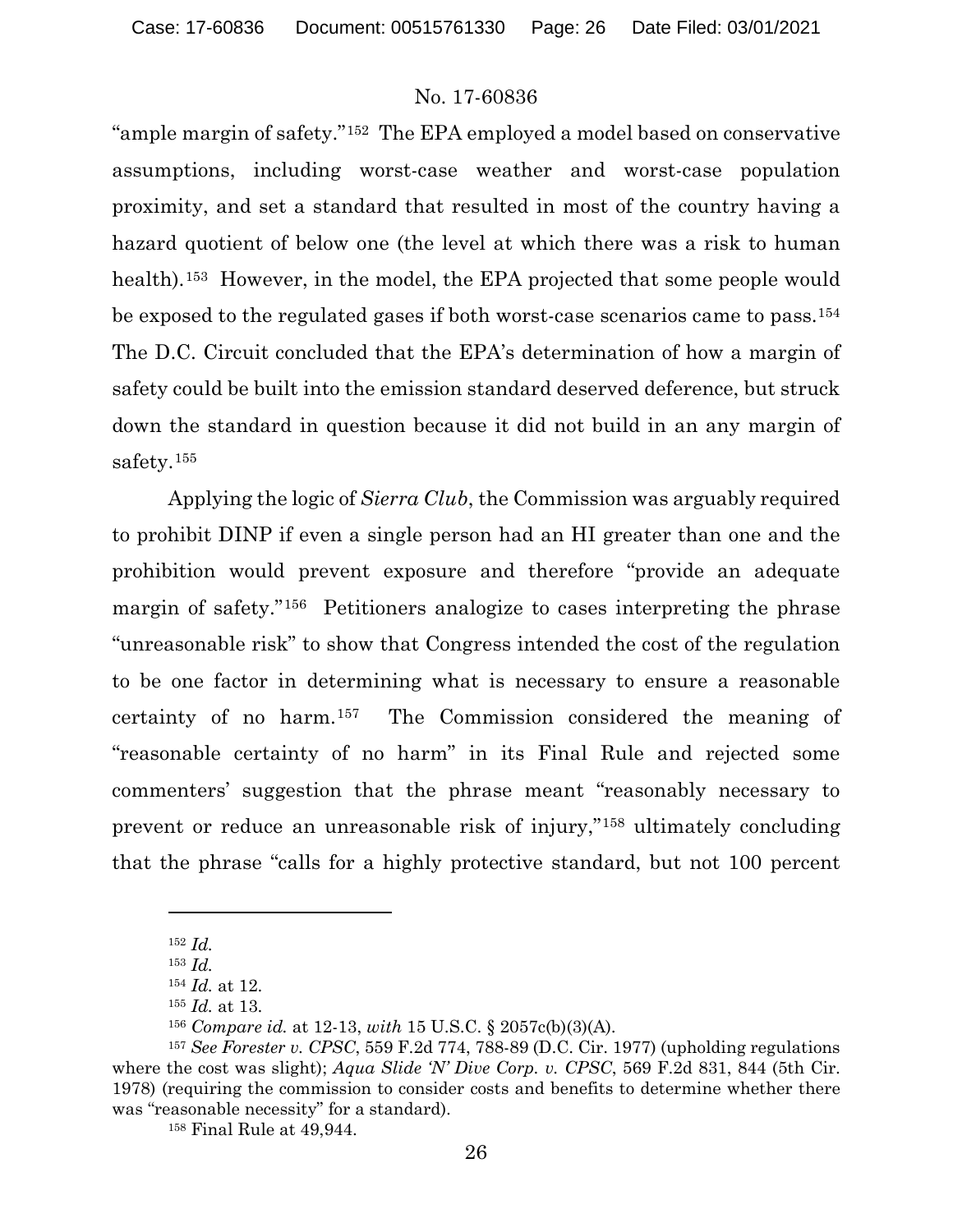certainty of no harm."[159](#page-26-0) Attempting to protect the 99th percentile from harm did not exceed the Commission's mandate to "ensure a reasonable certainty of no harm."[160](#page-26-1)

However, the Commission ignored the first portion of the standard: it must be "reasonably necessary." We have required regulations to use a costbenefit analysis based on the word "reasonable."[161](#page-26-2) We interpreted the similar phrase "reasonable necessity" to require the Commission to "take a hard look, not only at the nature and severity of the risk, but also the potential the standard has for reducing the severity or frequency of the injury, and the effect the standard would have on the utility, costs or availability of the product."[162](#page-26-3) The Supreme Court rejected EPA regulations authorized if the agency found the regulation was "appropriate and necessary" because the EPA did not consider costs to determine whether the regulations were "appropriate."[163](#page-26-4) The Court rejected the EPA's arguments that it need not consider costs because Congress used that language only because of its uncertainty about whether the regulation at issue would be needed.<sup>[164](#page-26-5)</sup> The Court noted that "if uncertainty" about the need for regulation were the *only* reason [Congress delegated authority to regulate], Congress would have required the Agency to decide only whether the regulation remains 'necessary."<sup>165</sup> Accordingly, the Commission was required to at least consider the costs, as well as the effect on utility and availability of products containing DINP to determine whether to continue the interim prohibition to "ensure a reasonable certainty of no harm."[166](#page-26-7)

<span id="page-26-1"></span><span id="page-26-0"></span><sup>159</sup> *Id.*

<sup>160</sup> *Id.* at 49,939.

<span id="page-26-2"></span><sup>161</sup> *Aqua Slide*, 569 F.2d at 844.

<span id="page-26-3"></span><sup>162</sup> *Id.*

<span id="page-26-4"></span><sup>163</sup> *Michigan v. E.P.A.*, 135 S.Ct. 2699, 2708-10 (2015).

<span id="page-26-6"></span><span id="page-26-5"></span><sup>164</sup> *Id*. at 2710.

<sup>165</sup> *Id*.

<span id="page-26-7"></span><sup>166</sup> 15 U.S.C. § 2057c(b)(3)(A).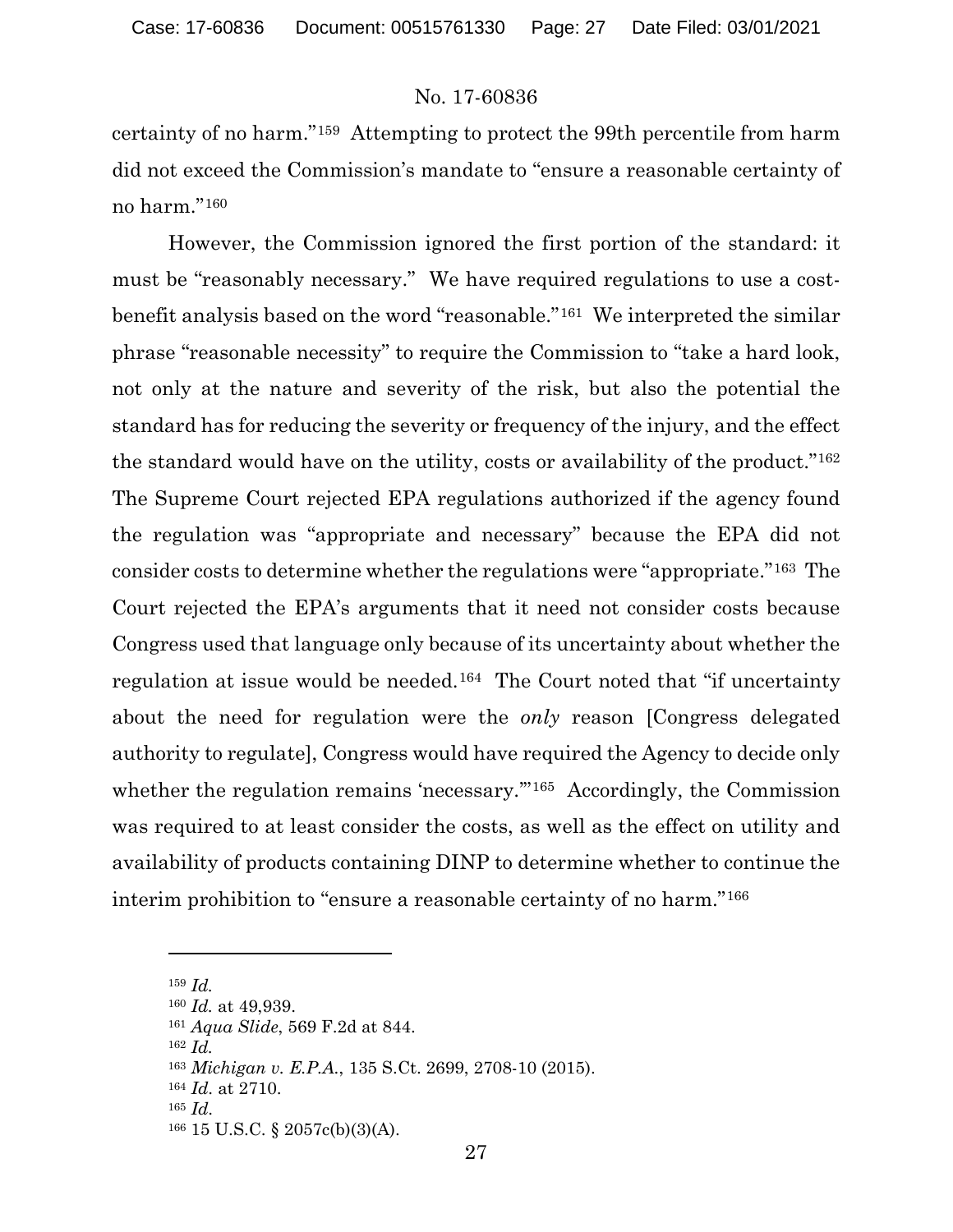The Commission expressly "did not prepare a regulatory analysis of the costs and benefits of the rule."[167](#page-27-0) It did give some thought to the costs of testing and responded to commenters about the costs of testing on small businesses.<sup>[168](#page-27-1)</sup> That is not enough. Congress required the Commission to consider whether the regulation is "reasonably necessary," and the Commission failed to undertake that analysis. Even under the deferential lens of *Chevron*, the Commission cannot ignore Congress's directive. Accordingly, the Commission procedurally erred by failing to take a hard look at the costs and benefits of continuing Congress's interim prohibition.

### **2**

However, a different standard applied to the Commission's expansion of the DINP prohibition and its prohibition on products containing DIBP, DPENP, DHEXP, and DCHP. Congress required the Commission to "declare any children's product containing any phthalates to be a banned hazardous product . . . as the Commission determines necessary to protect the health of children."[169](#page-27-2) Congress did not add a "reasonable" qualifier to the Commission's authority under subsection (B), nor was it required to provide any margin of safety. Accordingly, the Commission was entrusted with discretion to promulgate rules with the singular purpose of "protect[ing] the health of children."[170](#page-27-3)

Petitioners argue that the Commission only paid lip service to the statutory standards but failed to apply the standard in its reasoning and decision. Petitioners cite to *Natural Resources Defense Council v. Pritzker* as an analogous case.[171](#page-27-4) In that case, the Ninth Circuit invalidated a regulation

<sup>170</sup> *Id.*

<span id="page-27-0"></span><sup>167</sup> Final Rule at 49,974.

<span id="page-27-1"></span><sup>168</sup> *See id.* at 49,967, 49,970.

<span id="page-27-2"></span><sup>169</sup> 15 U.S.C. § 2057c(b)(3)(B).

<span id="page-27-4"></span><span id="page-27-3"></span><sup>171</sup> 828 F.3d 1125, 1135 (9th Cir. 2016)).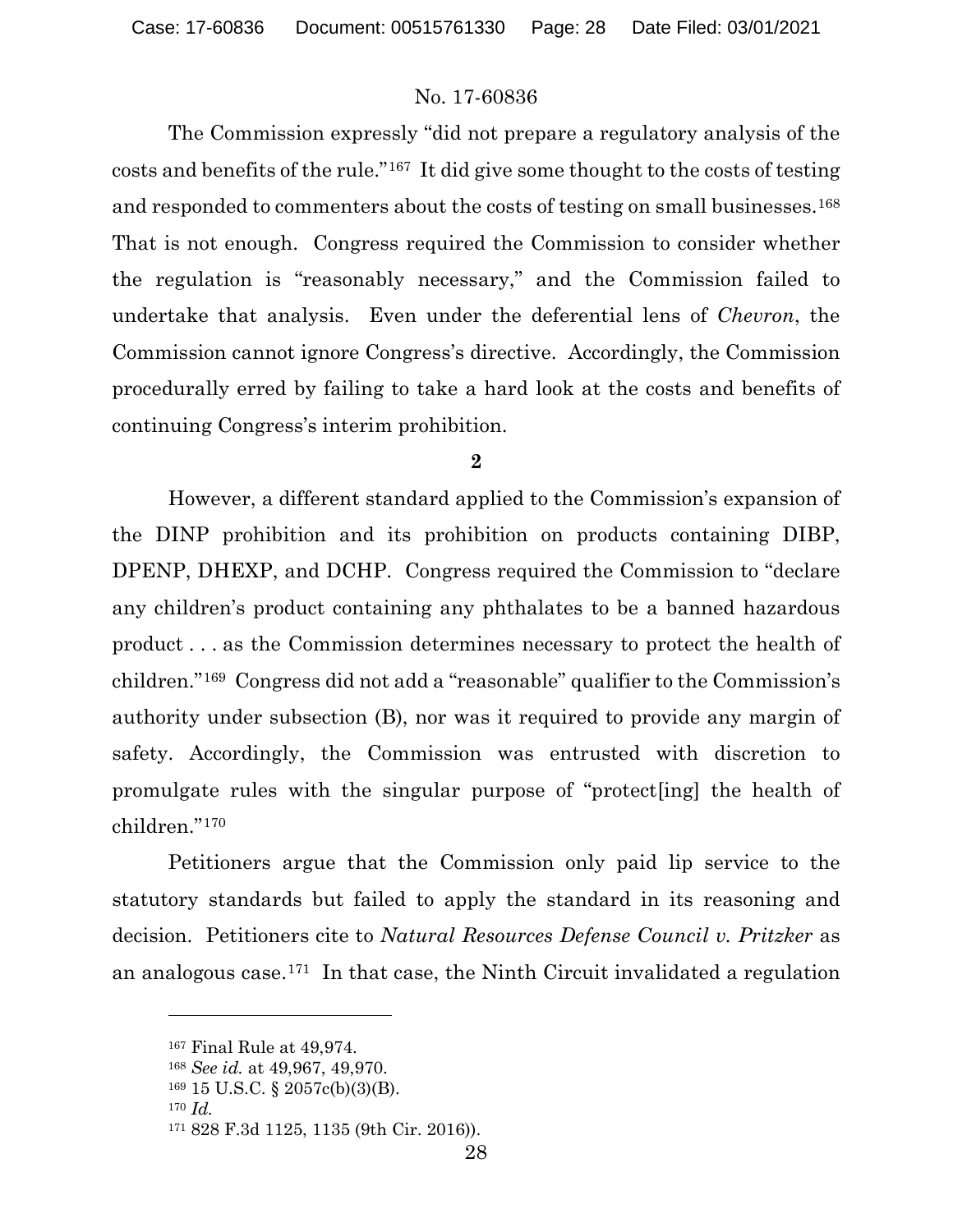by the National Marine Fisheries Service that it held did not satisfy the enabling legislation's "least practicable adverse impact standard."[172](#page-28-0) The agency there stated that it had reviewed the proposed regulation and determined that it would "effect the least practicable adverse impact on marine mammals."<sup>173</sup> The Ninth Circuit held that agency did "not meaningfully discuss how the mitigation measures meet that 'stringent standard.'"[174](#page-28-2) 

Unlike the agency in *NRDC v. Pritzker*, the Commission here engaged in a thorough analysis of the health risks of phthalates. To start, the Commission reviewed the multi-year findings of the CHAP and discussed them in depth.[175](#page-28-3) It then assessed those findings and adopted the Proposed Rule to mirror the recommendations of the CHAP.[176](#page-28-4) The Final Rule justified the risks differently by referring to actual women exposed to HIs greater than one, but did give more than mere lip service to the statutory standards.<sup>[177](#page-28-5)</sup> Accordingly, the Commission did not change the standard set by Congress.

Ultimately, the Commission applied the proper health standards to its rulemaking. It applied the "reasonable certainty of no harm" standard to continue its prohibition on DINP, and the "necessary to protect the health of children" to expand its prohibition on DINP and prohibit DIBP, DPENP, DHEXP, and DCHP. However, the Commission did not give an adequate opportunity to comment when it changed its underlying rationale for the final rule. It also erred by failing to consider the cost of continuing the interim prohibition of DINP.

<span id="page-28-0"></span><sup>172</sup> *NRDC*, 828 F.3d at 1129.

<span id="page-28-1"></span><sup>173</sup> *Id.* at 1135 (quoting 77 Fed Reg. 50,290, 50,294).

<span id="page-28-2"></span><sup>174</sup> *Id.* (citation omitted).

<span id="page-28-3"></span><sup>175</sup> Proposed Rule at 78,326-34; Final Rule at 49,945-50.

<span id="page-28-4"></span><sup>176</sup> Proposed Rule at 78,339.

<span id="page-28-5"></span><sup>177</sup> Final Rule at 49,961.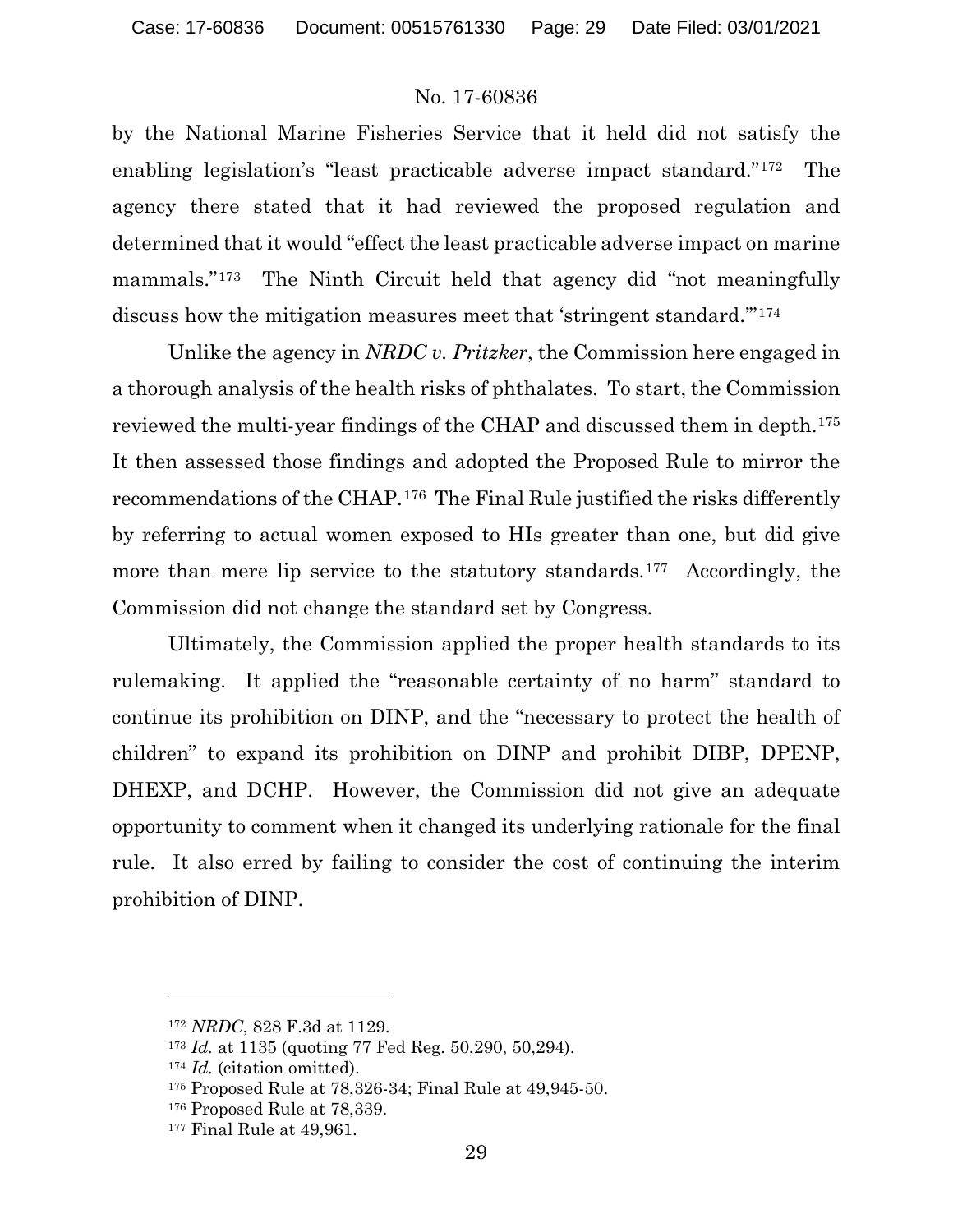### **IV**

Petitioners argue that the Commission's Final Rule is arbitrary and capricious. Petitioners specifically mention six decisions. First, the Commission calibrated the HI according to the "most sensitive health effect," which Petitioners argue is not proven to be harmful. Second, the Commission used data that Petitioners deem unreliable. Third, the Commission assumed that humans are more sensitive to phthalates than rodents, which petitioners contend was erroneous. Fourth, the use of spot samples overestimated the actual exposure of individuals. Fifth, adding together the HIs of each individual phthalate resulted in an overestimation of the risk. Sixth, petitioners argue that the link between pre-natal exposure and antiandrogenic effects means that it is unreasonable to ban children's toys, which are certain to be used post-natal.

We are not free to second-guess the Commission's determinations as to statistical methods and scientific data.[178](#page-29-0) In reviewing an agency decision, "[o]ur task is to determine whether the agency examined the pertinent evidence, considered the relevant factors, and articulated a 'reasonable explanation for how it reached its decision.'"[179](#page-29-1) This standard is highly deferential; we apply a presumption of validity and may not substitute our judgment for that of the agency.<sup>[180](#page-29-2)</sup> The Supreme Court has said that courts should "uphold a decision of less than ideal clarity if the agency's path may reasonably be discerned."[181](#page-29-3) Having reviewed the record and the Final Rule, we can discern the Commission's path for each of the six decisions above. Its

<sup>178</sup> *Sw. Elec. Power Co. v. E.P.A.*, 920 F.3d 999, 1019 (5th Cir. 2019).

<span id="page-29-1"></span><span id="page-29-0"></span><sup>179</sup> *Assoc'd Builders and Contractors of Texas v. NLRB*, 826 F.3d 215, 219-20 (5th Cir. 2016) (quoting *Tex. Office of Pub. Util. Counsel v. FCC*, 183 F.3d 393, 410 (5th Cir. 1999).

<sup>180</sup> *Id.* (citing *FCC v. Fox Television. Stations, Inc.*, 556 U.S. 502, 513 (2009)).

<span id="page-29-3"></span><span id="page-29-2"></span><sup>181</sup> *Fox Television*, 556 U.S. at 513 (quoting *Bowman Transp., Inc. v. Arkansas-Best Freight System, Inc.*, 419 U.S. 281, 286 (1974)).